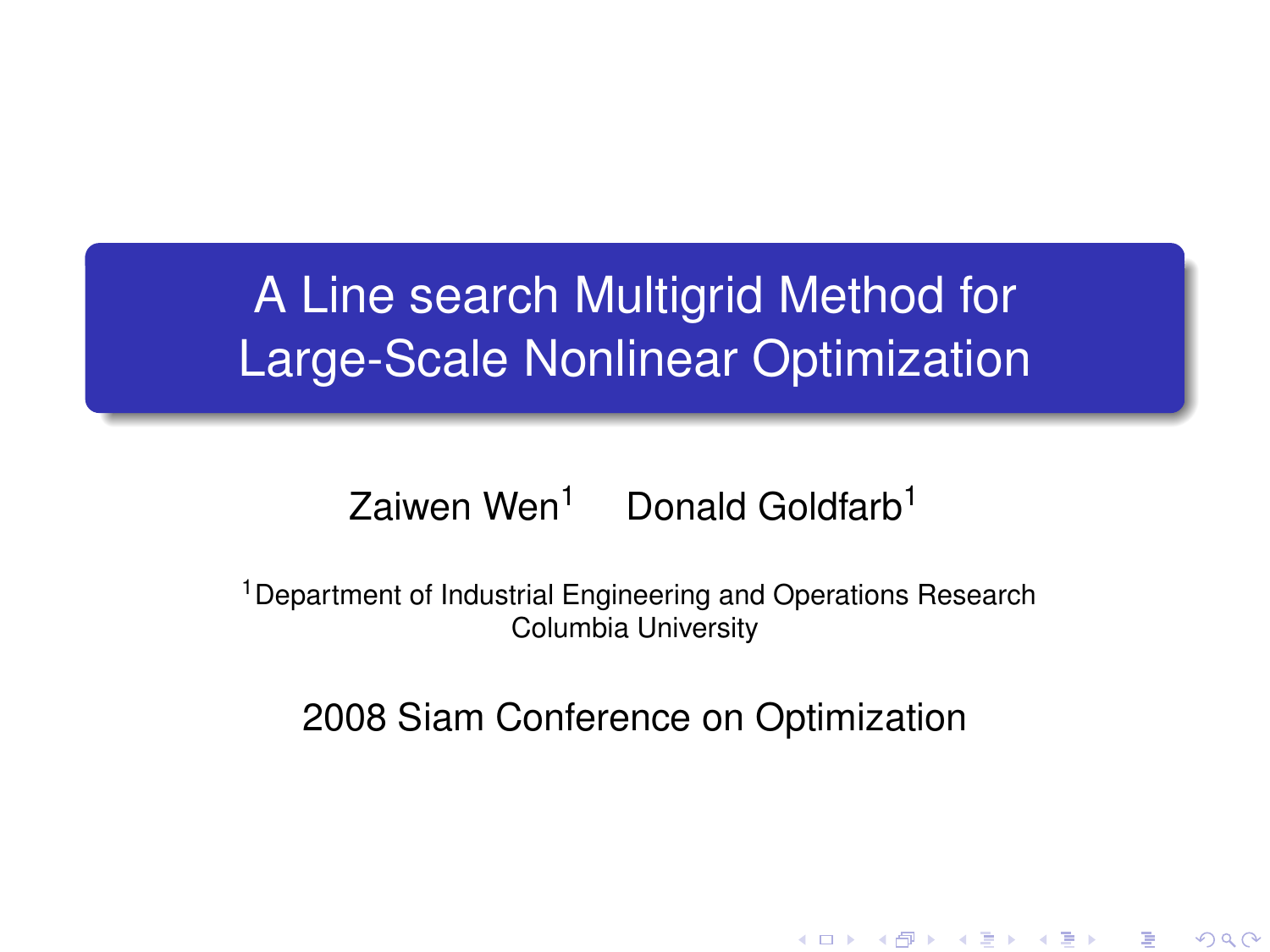## What's New?

**Multilevel/Multigrid** Methods in "Siam Conference on Optimization 2008"

- One plenary talk: "Multiscale Optimization"
- **o** One dedicated session
- Four sessions on PDE-Based problems which are mainly handled by multigrid methods
- Almost 20 invited and contributed talks

**K ロ ト K 御 ト K ヨ ト K** 

重き B <span id="page-1-0"></span> $QQ$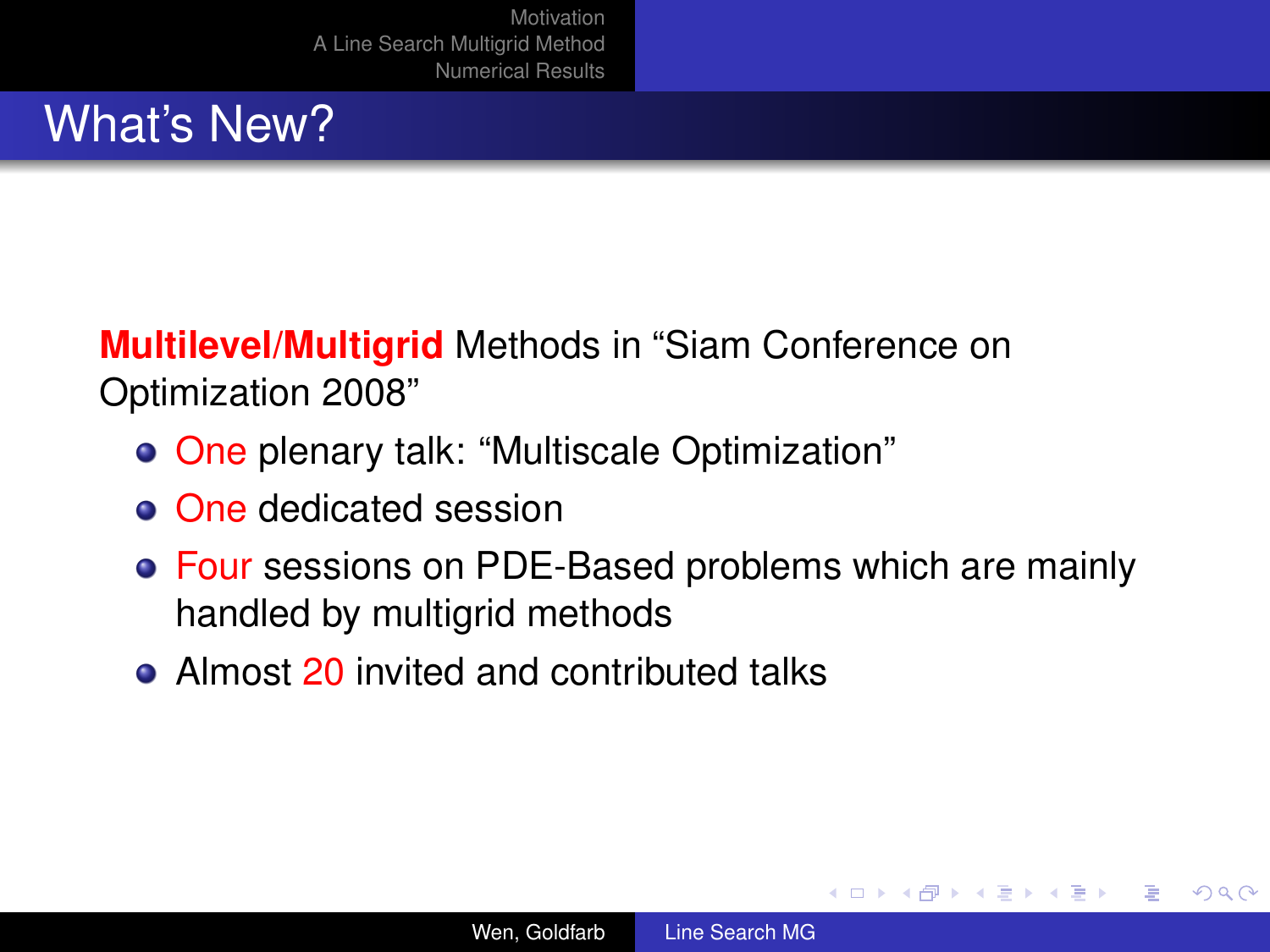[Statement of Problem](#page-2-0) [Previous Work](#page-6-0)

# Statement of Problem

Consider solving problem  $\lim_{u \in \mathcal{V}} \mathcal{F}(u)$ 

- Infinite-dimensional problem:  $F$  is a functional
- $\bullet$  *F* has a closely related representations  $\{f_h\}$  on a hierarchical discretization levels *h*.

Discretize-then-Optimize scheme: min *f<sup>h</sup>*

• Solutions of  $\{min f_h\}$  might have similar structures

Figure: Solution Structure of  $\mathcal{F}(u) = \int_{\Omega} \sqrt{1 + ||\nabla u(x)||^2} \, dx$ 

<span id="page-2-0"></span>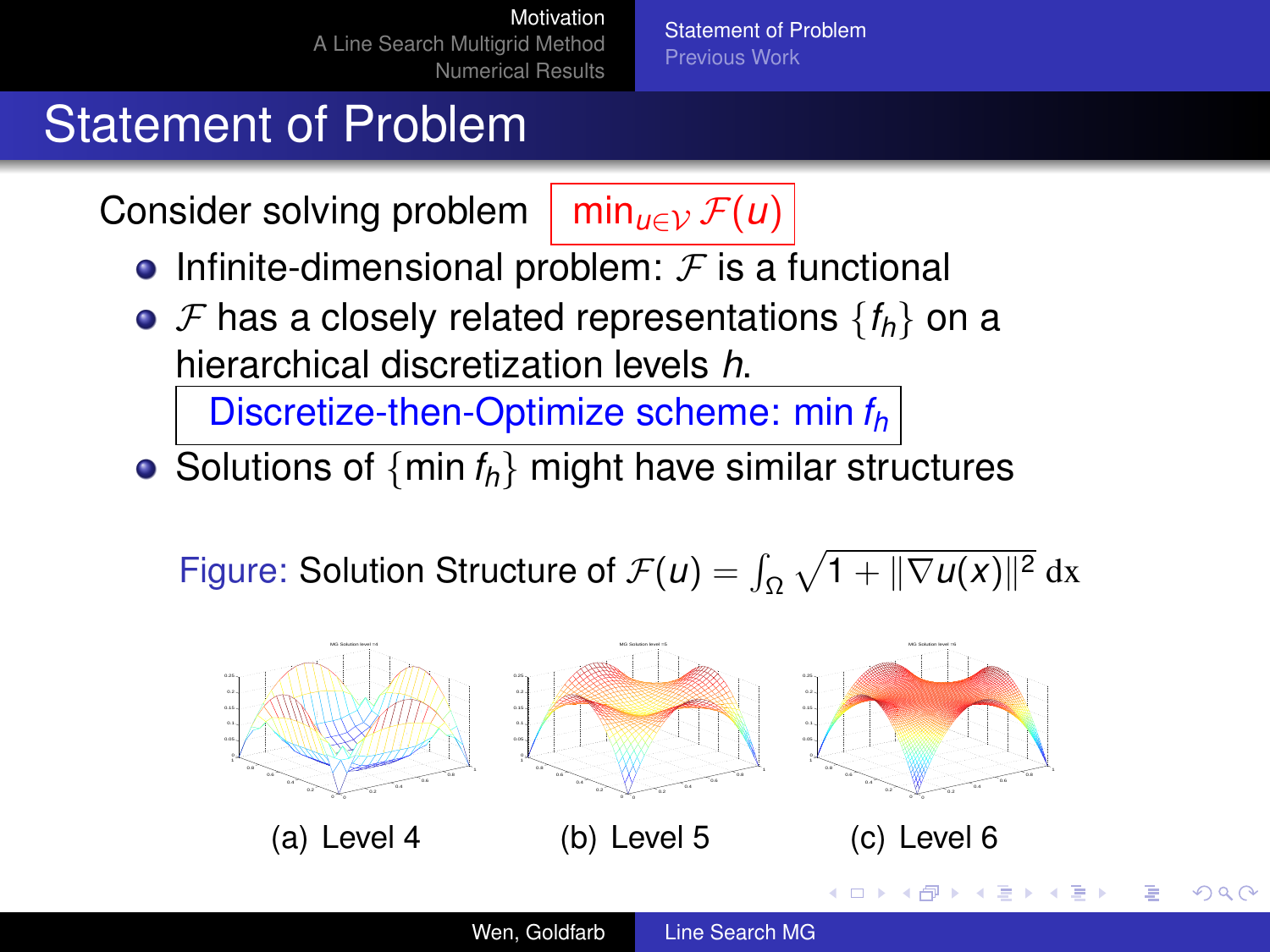[Statement of Problem](#page-2-0) [Previous Work](#page-6-0)

# Sources of Problems

Applications in nonlinear PDEs, image processing:

$$
\min_{u\in U} \mathcal{F}(u) = \int_{\Omega} \mathcal{L}(\nabla u, u, x) dx
$$

PDE-constrained optimization: optimal control problems and inverse Problems. Example: finding a local volatility  $\sigma(t, x)$  such that the prices  $C(T, S)$  from the Black-Scholes PDEs match the observed prices on the market.

$$
\begin{cases}\n\min \quad J(C,\sigma) := \sum_{i} |C(S_i,T_i) - z(S_i,T_i)|^2 + \alpha J_r(\sigma) \\
\text{s.t.} \quad \partial_{\tau} C - \frac{\sigma^2 K^2}{2} \partial_{KK}^2 C + (r-q)K \partial_K C + qC = 0, \\
C(0,K) = (S-K)_+, \quad K > 0, \quad \tau \in (0,+\infty),\n\end{cases}
$$

**K ロ ⊁ K 伊 ⊁ K** 

 $2Q$ 

where  $J_r(\sigma)$  is the regularization term.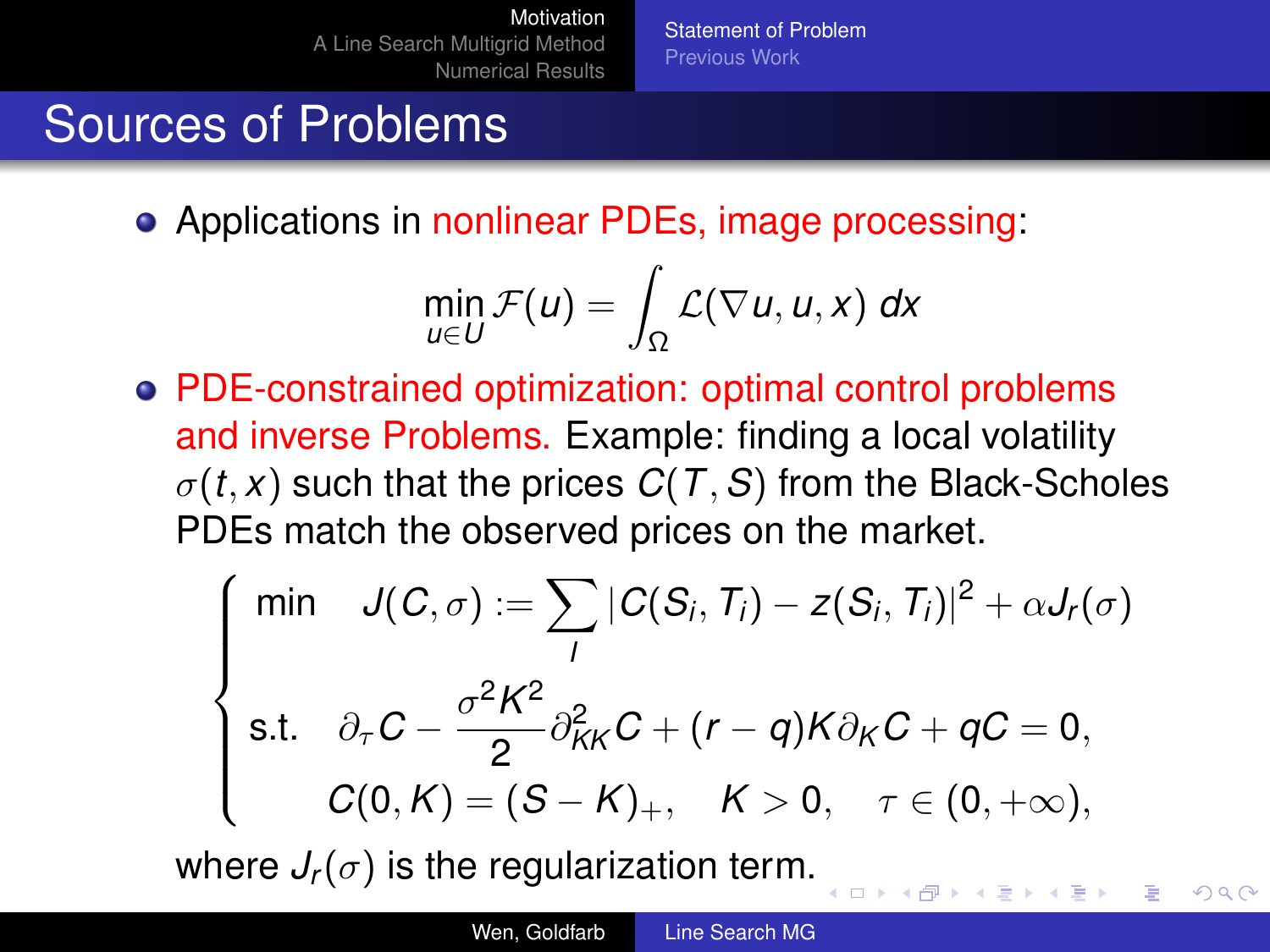[Motivation](#page-2-0)

[A Line Search Multigrid Method](#page-8-0) [Numerical Results](#page-22-0) [Statement of Problem](#page-2-0) [Previous Work](#page-6-0)

## Mesh-refinement Method



イロト イ押 トイヨ トイヨ トー

重。  $299$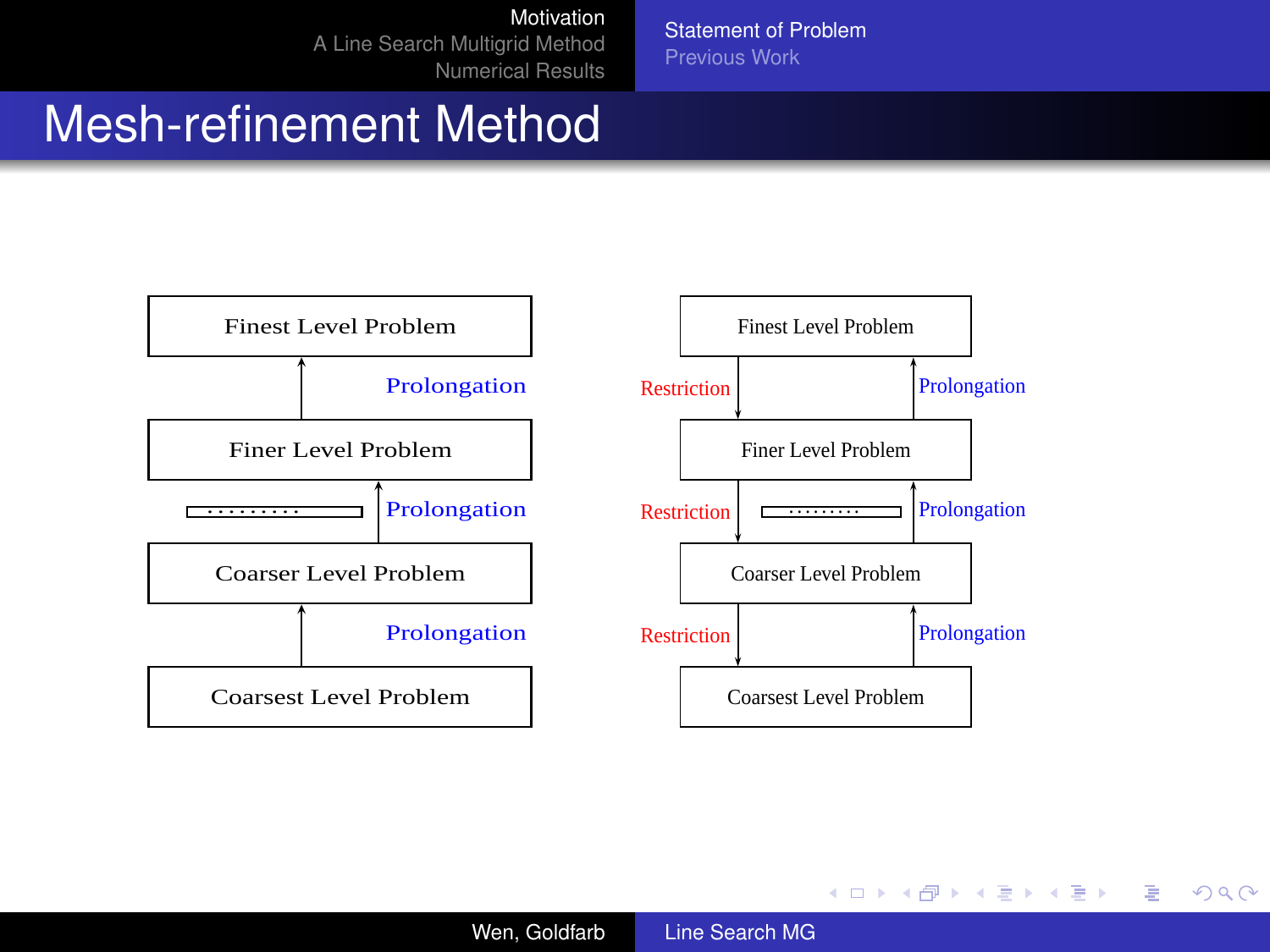<span id="page-5-0"></span>[Statement of Problem](#page-2-0) [Previous Work](#page-6-0)

## Linear Multigrid Methods

Multigrid method for solving  $A_hx_h = b_h$ ,  $A_h \geq 0$ 

- Inter-grid operations: Restriction *Rh*, Prolongation *Ph*.
- Smoothing: reducing high frequency errors efficiently
- Coarse grid Correction: Let *Ah*−<sup>1</sup> = *RhAhPh*.

#### Algorithm

 $M$ ultigrid-cycle:  $x_{h,k+1} = MGCYCLE(h, A_h, b_h, x_{h,k})$ 

PRE-SMOOTHING: Compute 
$$
\bar{x}_{h,k} = x_{h,k} + B_h(b_h - A_hx_{h,k})
$$
.  
\n-COARSE GRID CORRECTION:  
\nCompute the residual  $\bar{r}_{h,k} = b_h - A_h\bar{x}_{h,k}$ .  
\n-Soive the residual  $\bar{r}_{h-1,k} = B_h\bar{r}_{h,k}$ .  
\n-Soive the *coarse Greive*  $\theta_{h-1,k} = A_h\bar{r}_{h,k}$ .  
\nIF  $h - 1 = N_0$ , solve  $e_{h-1,k} = A_{h-1}^{-1}\bar{r}_{h-1,k}$ ,  
\n  
\nELSE call  $e_{h-1,k} = MGYCLE(h - 1, A_{h-1}, b_{h-1,k}, 0)$ .  
\nInterpolate the correction:  $e_{h,k} = P_h e_{h-1,k}$ .  
\nCompute the new approximation solution:  $x_{h,k+1} = \bar{x}_{h,k} + e_{h,k}$ .  
\nCompute the new approximation solution:  $x_{h,k+1} = \bar{x}_{h,k} + e_{h,k}$ .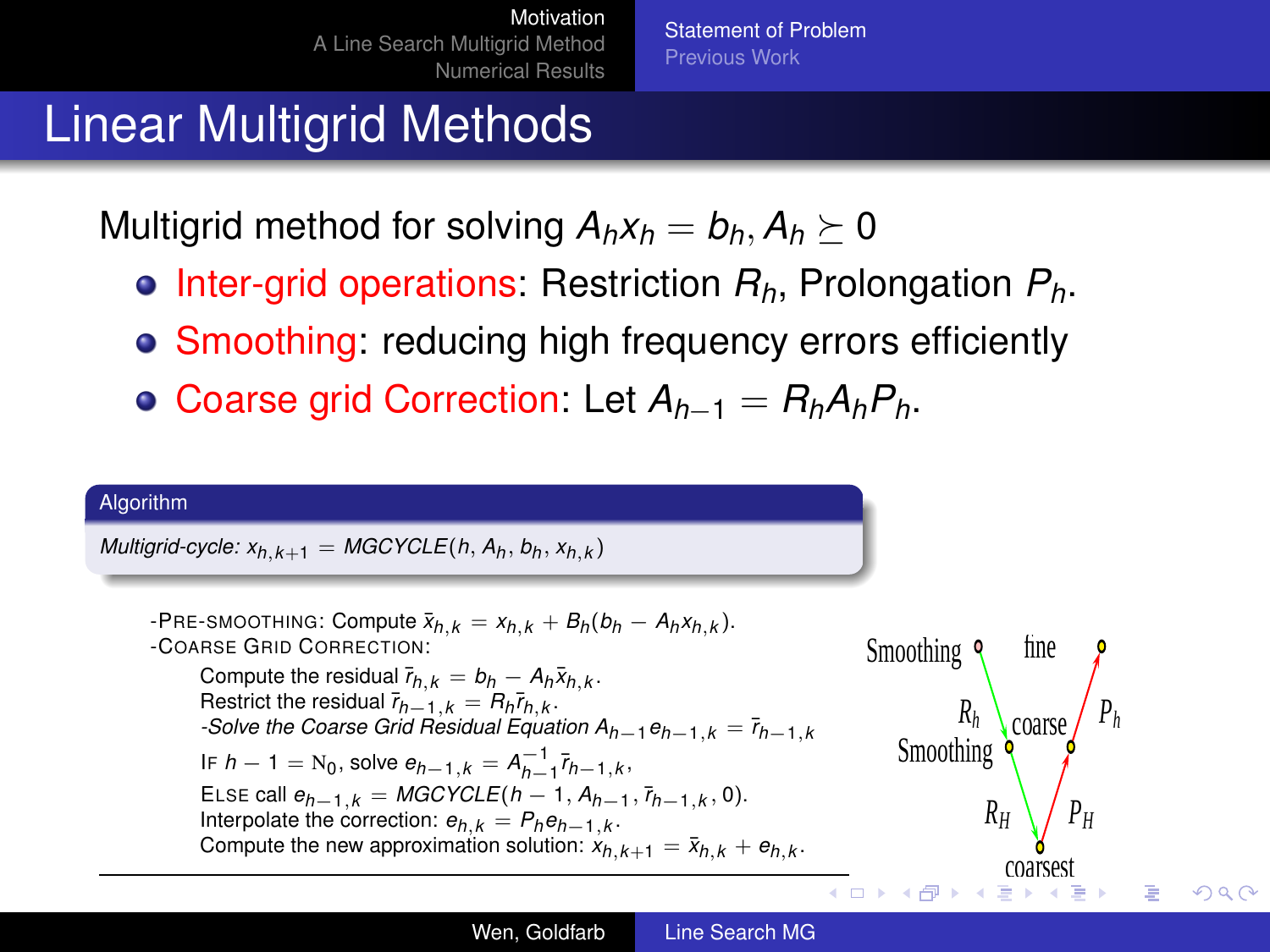# Methods for Solving nonlinear PDEs

- Global linearization method (Newton's Method)
- Local linearization method, such as the full approximation scheme (Brandt, Hackbusch)
- Combination of global and local linearization method (Irad Yavneh, Gregory Dardyk)
- Projection based multilevel method (Stephen Mccormick, Thomas Manteuffel, Oliver Rohrle, John Ruge)
- Multigrid methods for obstacle problems (Ralf Kornhuber, Carsten Graser)

 $\bullet$  . . .

イロト イ押 トイヨ トイヨト

÷.

<span id="page-6-0"></span> $2Q$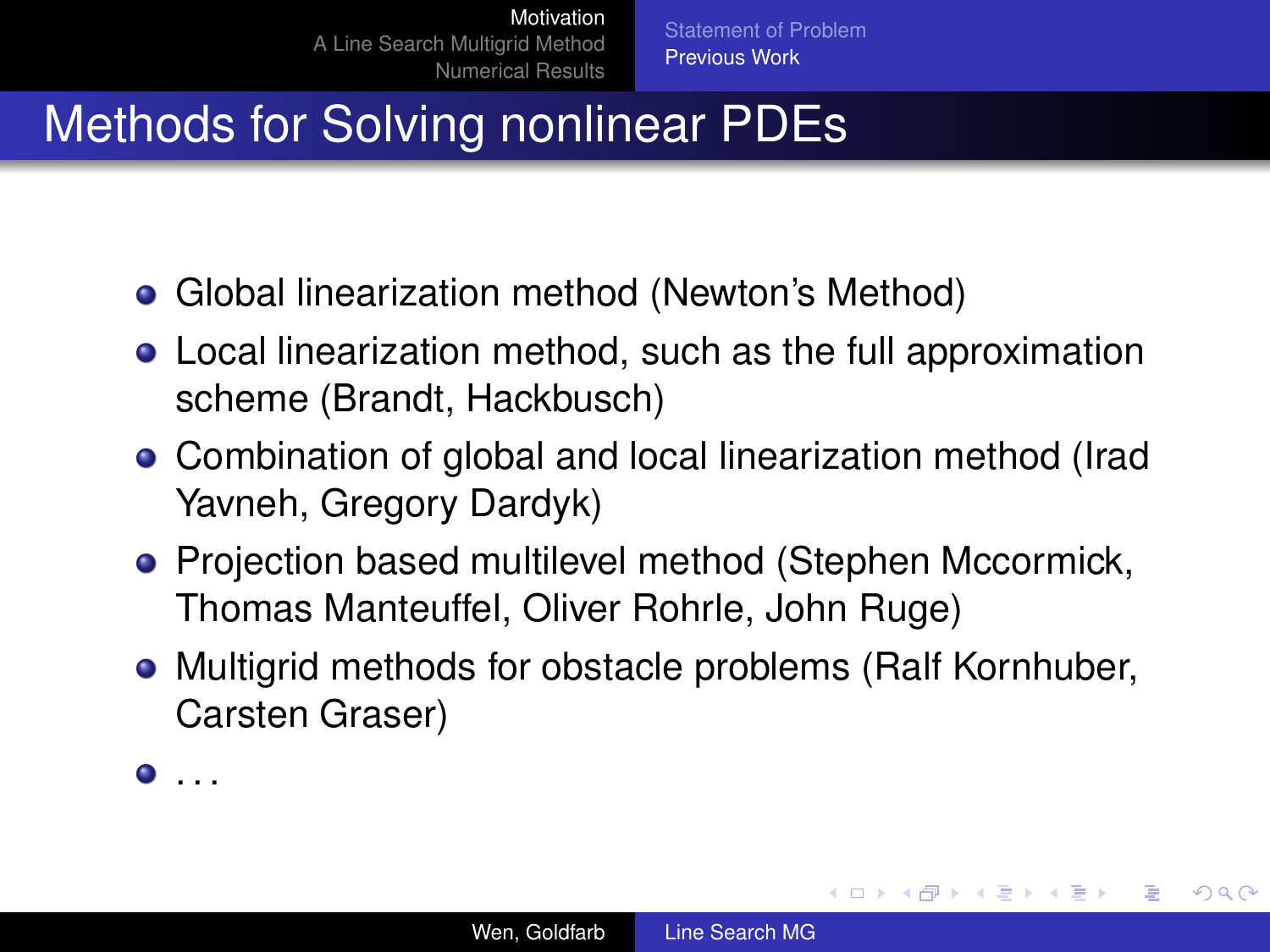[Statement of Problem](#page-2-0) [Previous Work](#page-6-0)

# Multigrid Methods for Optimization

- **•** Traditional optimization methods where the system of linear equations is solved by multigrid methods (A.Borzi, K.Kunisch, Volker Schulz, Thomas Dreyer, Bernd Maar, U.M.Ascher, E.Haber)
- The multigrid optimization framework proposed by Nash and Lewis. (extensions given by A.Borzi)
- The recursive trust region method for unconstrained and box-constrained optimization (S. Gratton, A. Sartenaer, P. Toint, M. Weber, D. Tomanos, M.Mouffe, M. Ulbrich, S. Ulbrich, B. Loesch)
- Multigrid method for image processing (Raymond Chan, Ke Chen, Xue-cheng Tai, Tony Chan, Elad Haber, Jan Moderstitzki)
- . . . .

イロト イ押 トイヨ トイヨト

B

<span id="page-7-0"></span> $QQ$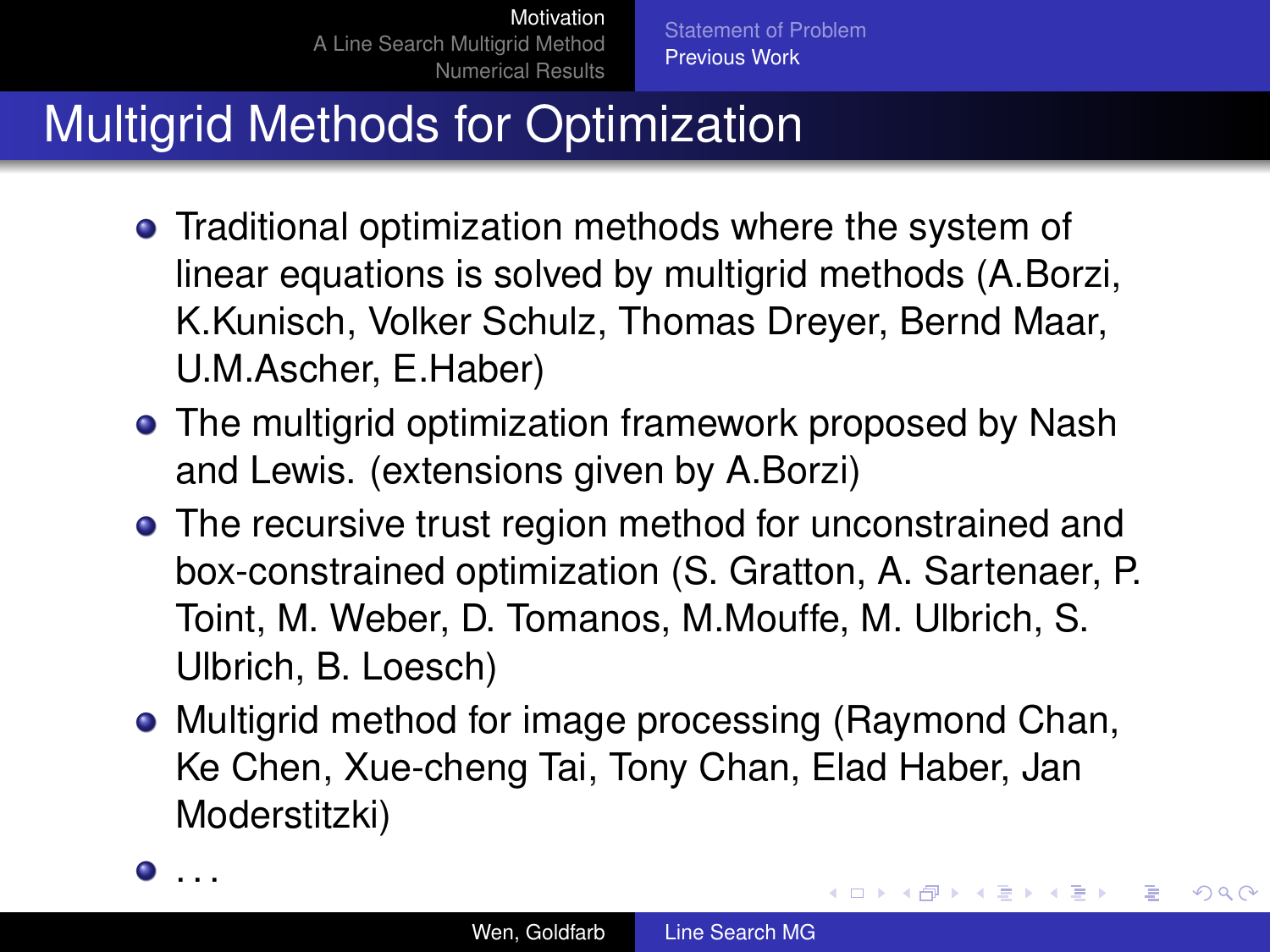General Idea

Consider

 $\min_{x_h \in V_h} f_h(x_h)$ 

[A general line search multigrid framework](#page-8-0)

K ロ ⊁ K 何 ≯ K ヨ ⊁ K ヨ ⊁

B

<span id="page-8-0"></span> $QQ$ 

[A new line search scheme](#page-15-0)

on a class of nested spaces  $\mathcal{V}_{N_0} \subset \cdots \subset \mathcal{V}_{N-1} \subset \mathcal{V}_N \subset \mathcal{V}$ .

General idea of line search:

$$
x_{h,k+1}=x_{h,k}+\alpha_{h,k}d_{h,k}, \quad d_{h,k}\in\mathcal{V}_h,
$$

where  $d_{h,k}$  is the search direction and  $\alpha_{h,k}$  is the step size. General idea of using coarse grid information:

$$
d_{h,k} = \arg\min_{d_H \in \mathcal{V}_H} f_h(x_{h,k} + d_H).
$$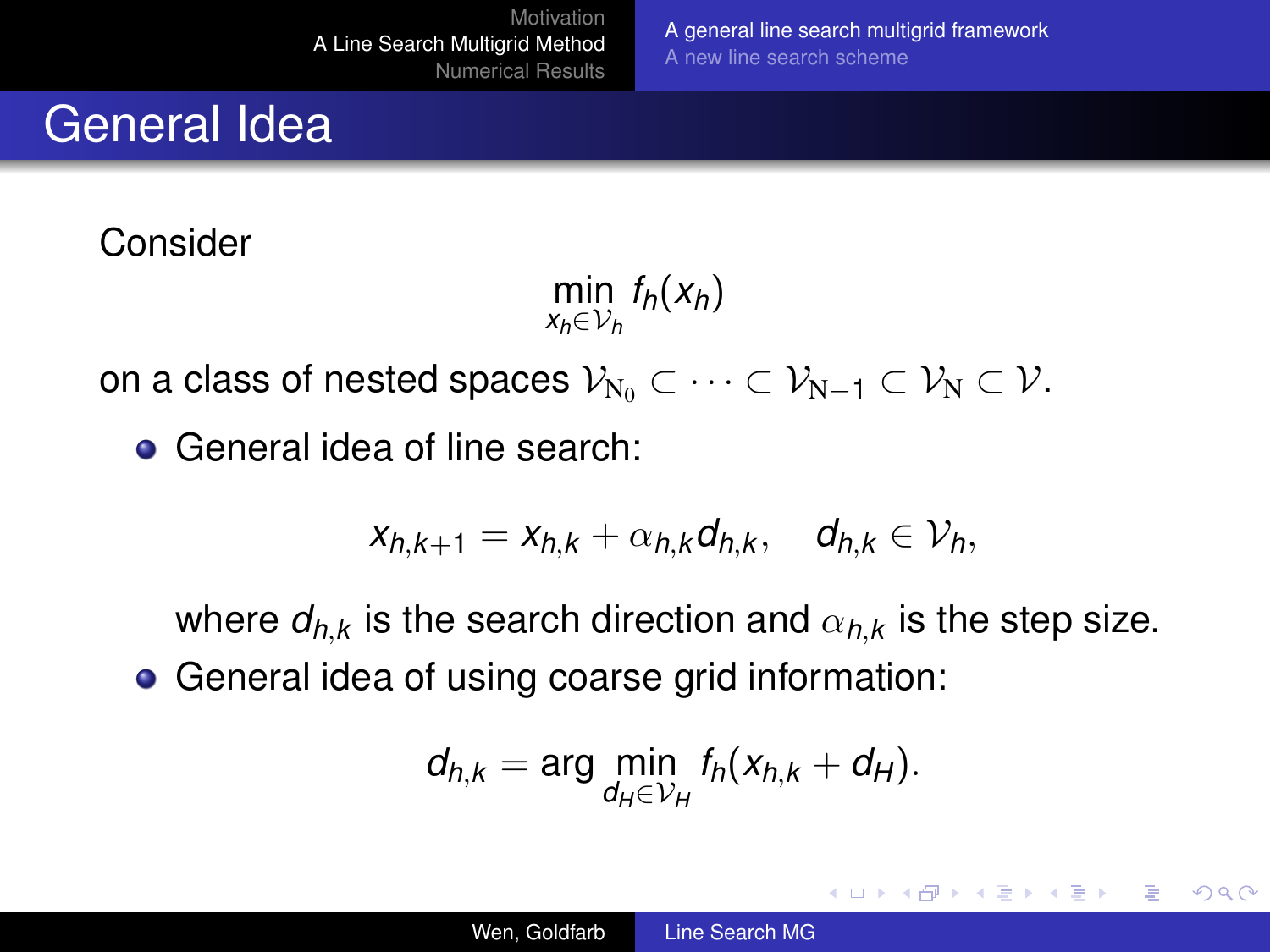An illustration of the multigrid optimization framework.

- A direct search direction (Taylor iteration), marked by  $\rightarrow$ , is generated on the current level.
- $\bullet$  A recursive search direction, marked by  $-\rightarrow$ , is generated from the coarser levels.

<span id="page-9-0"></span>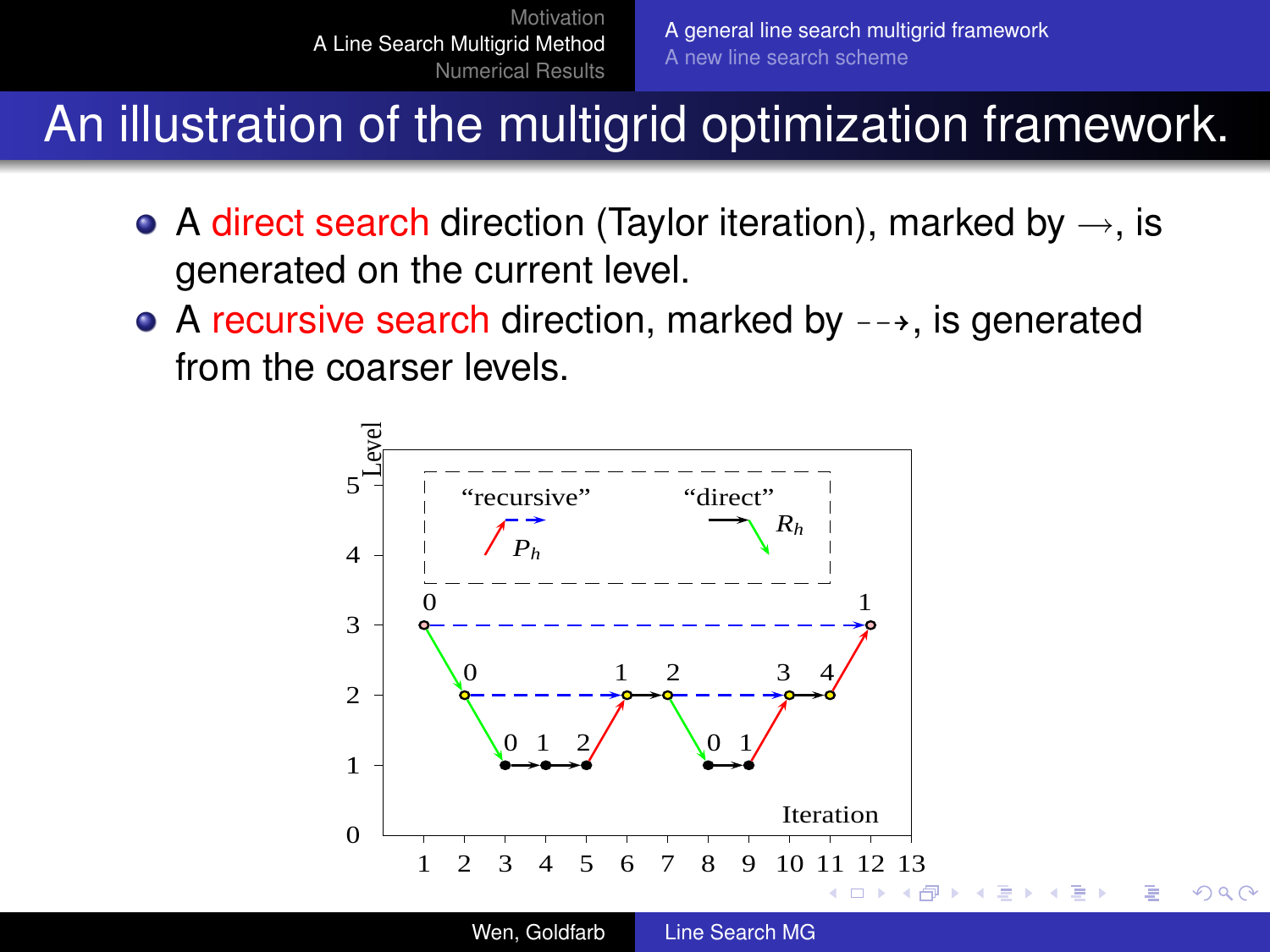**K ロ ト K 何 ト K ヨ ト K ヨ ト** 

 $290$ 

<span id="page-10-0"></span>B

Construction of recursive search direction

If condition (Gratton, Sartenaer, Toint)

 $\|R_h g_{h,k}\| \geq \kappa \|g_{h,k}\|, \quad \|R_h g_{h,k}\| \geq \epsilon_h$ 

hold, we compute

recursive search direction

$$
d_{h,k}=P_hd_H^*=P_h(x_{H,i^*}-x_{H,0})=P_h\left(\sum_{i=0}^{i^*-1}\alpha_{H,i}d_{H,i}\right),
$$

### **Two major difficulties:**

- **1** The calculation of  $f_h(x_{h,k} + d_H)$  might be expensive.
- <sup>2</sup> The recursive direction might not be a descent direction.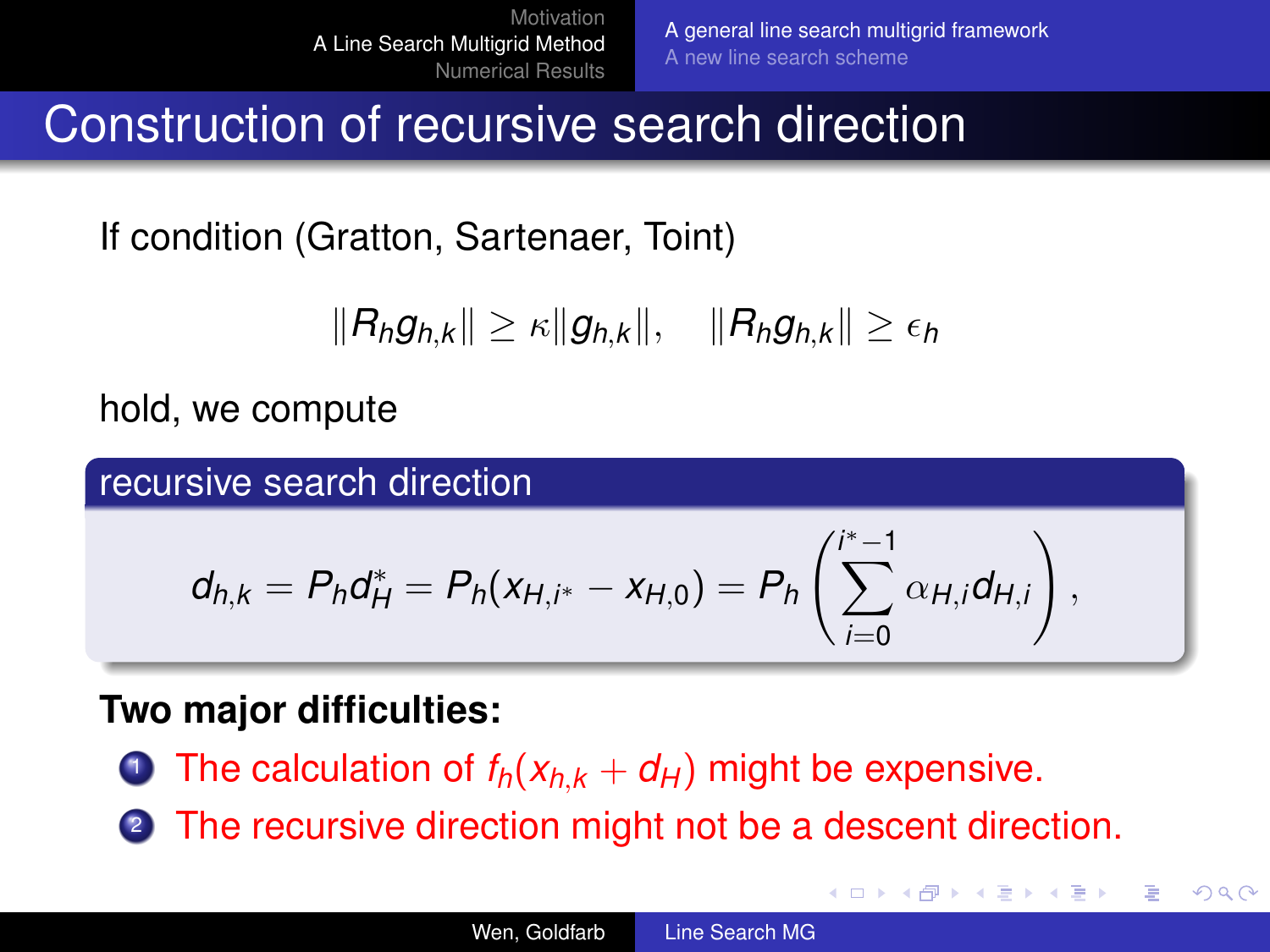[A general line search multigrid framework](#page-8-0) [A new line search scheme](#page-15-0)

イロト イ伊 トイヨ トイヨ トー

G.

 $QQ$ 

## Construction of the Coarse Level Model

#### Coarse Level Model (Nash, 2000)

$$
\min_{x_H} \ \{ \psi_H(x_H) \equiv f_H(x_H) - (v_H)^\top x_H \},
$$

where  $v_H = \nabla f_{H,0} - R_h g_{h,k}$  and  $g_{h,k} = \nabla \psi_h(x_{h,k})$ .

- Define  $v_N = 0$ , then  $f_N(x_N) = \psi_N(x_N)$
- The scheme is compatible to the FAS scheme
- Second order coherence about the Hessian can also be enforced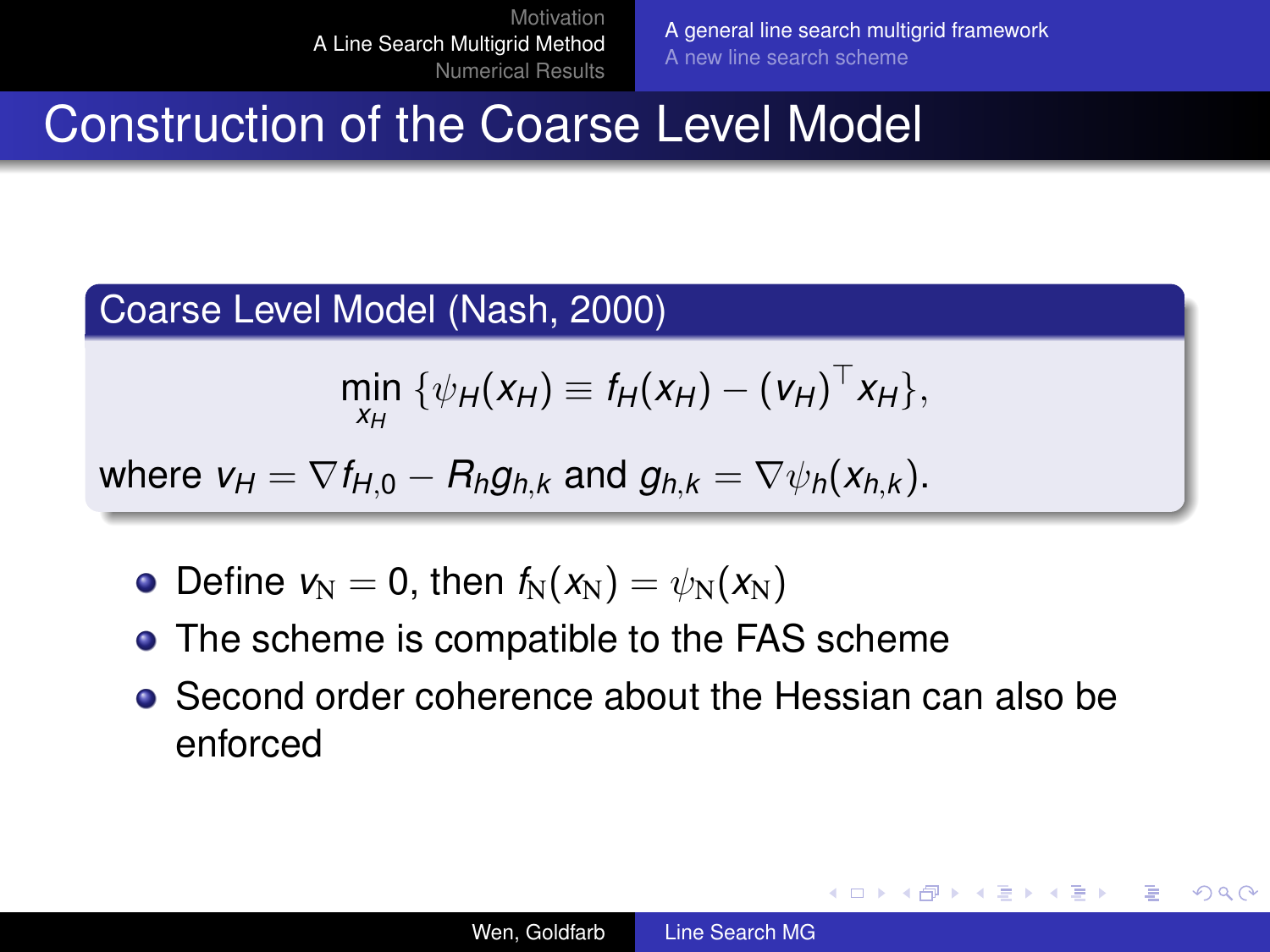[A general line search multigrid framework](#page-8-0) [A new line search scheme](#page-15-0)

 $4$  ロ }  $4$   $6$  }  $4$   $3$  }  $4$ 

B

 $QQ$ 

# Properties of "Recursive Search Direction" *dh*,*<sup>k</sup>*

#### **Assumption**

Assume  $\sigma_h P_h = R_h^{\top}$ .

**•** First-order coherence

$$
g_{H,0} = R_h g_{h,k}, \quad (d_{h,k})^{\top} g_{h,k} = (d_H^*)^{\top} g_{H,0}.
$$

 $\bullet$  If  $f(x)$  is convex, the direction  $d_{h,k}$  is a descent direction  $(d_{h,k})^{\top}g_{h,k}< 0$  and the directional derivative  $(d_{h,k})^{\top}g_{h,k}$ satisfies

$$
-(d_{h,k})^{\top}g_{h,k}\geq \psi_{H,0}-\psi_{H,i^*}.
$$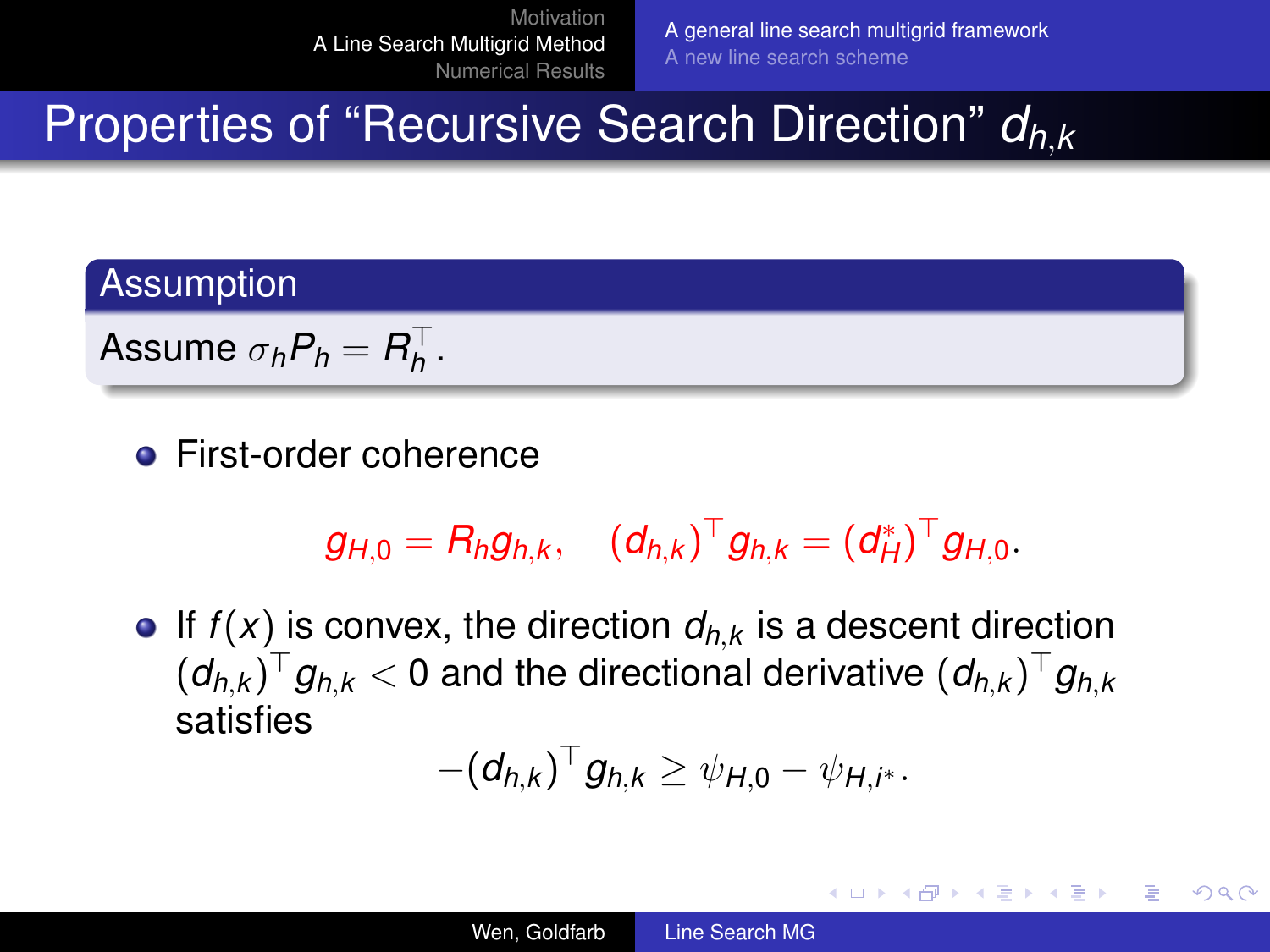[A general line search multigrid framework](#page-8-0) [A new line search scheme](#page-15-0)

つひへ

## Failure of recursive search direction

Consider "Rosenbrock" function

$$
\varphi(x) = 100(x_2 - x_1^2)^2 + (1 - x_1)^2
$$

Local minimizer  $x^* = (1,1)^{\top}$ , initial point  $x_0 = (-0.5,0.5)^{\top}$ .

Search along the direction  $x^* - x_0$ ?

$$
\nabla \varphi(x_0)^\top (x^* - x_0) = (47, 50)(1.5, 0.5)^\top = 95.5 > 0
$$

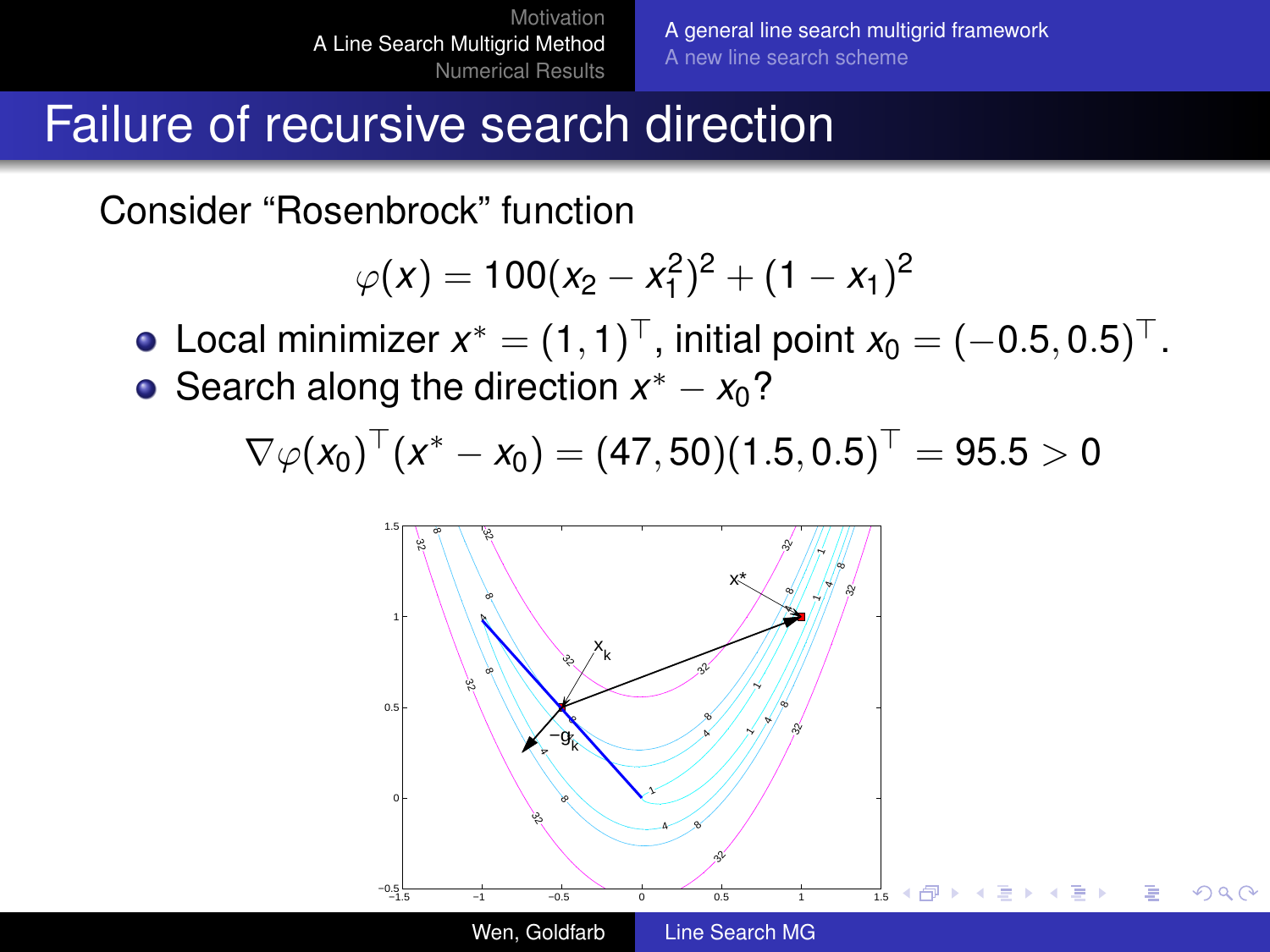イロト イ押 トイヨ トイヨ トー

<span id="page-14-0"></span>ミー  $QQ$ 

# Obtaining a "descent" recursive direction

- Convexify the function *f*(*x*) on the coarser level. For example, setting  $\hat{\psi}_H = \psi_H + \lambda_H ||x_H - x_{H,0}||_2^2$ .
- Trust region method:

 $min m_h(s_{h,k})$ , subject to  $s_{h,k} \in \mathcal{B}_h$ 

- Line search method, but checking the decent condition at each step.
- Non-monotone line search
- Watch-dog technique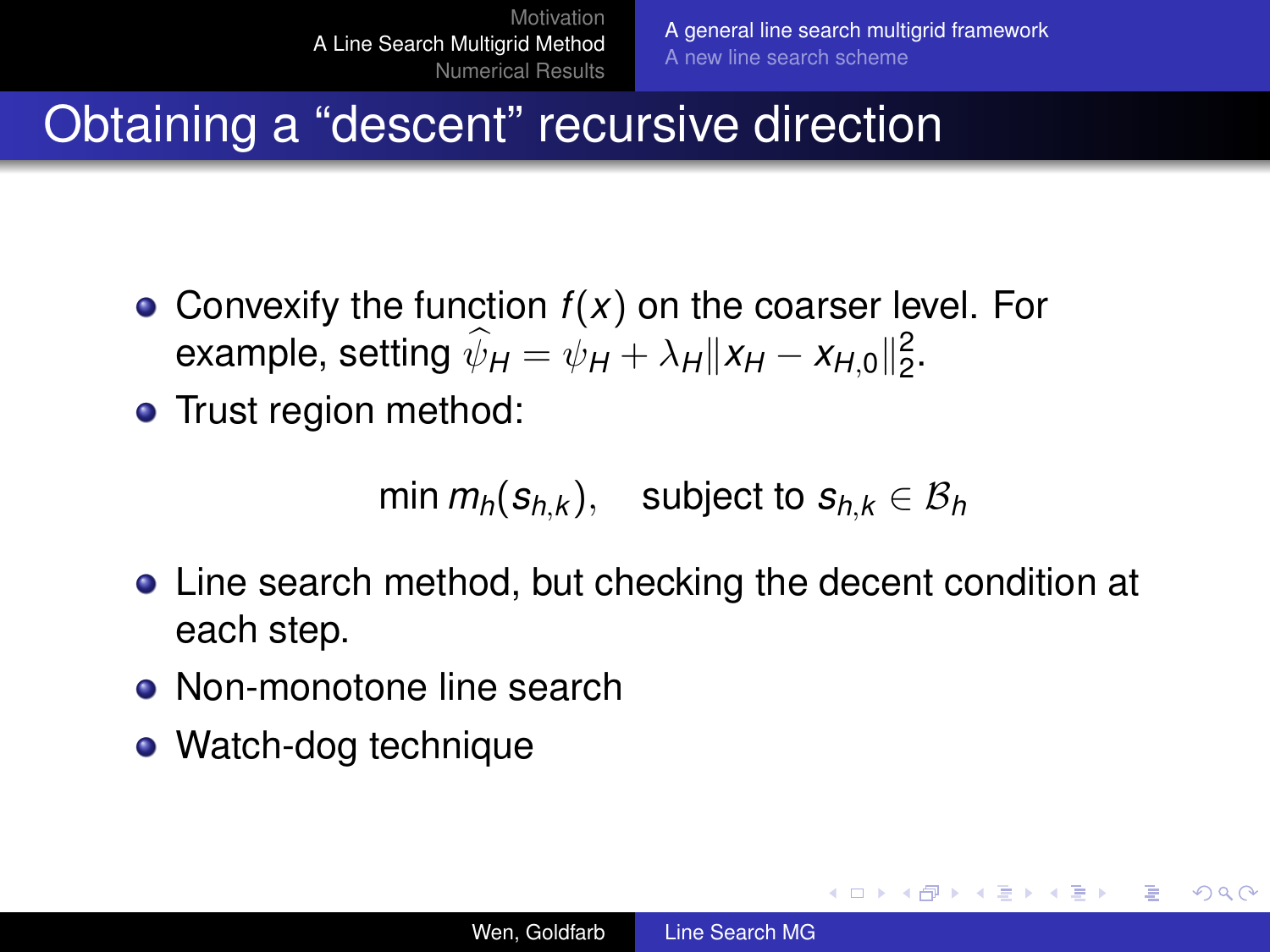[A general line search multigrid framework](#page-8-0) [A new line search scheme](#page-15-0)

メロメメ 御きメモ メモ おく

<span id="page-15-0"></span>÷.  $QQ$ 

# A New Line Search Scheme

Given the direction  $d_{h,k} = P_h d_{H,i} = P_h(x_{H,i} - x_{H,0}).$ 

- One can check  $g_{h,k}^{\top}d_{h,k}$  on the coarser levels since the first order coherence:  $g_{h,k}^{\top}d_{h,k}=g_{H,0}^{\top}d_{H,k}$
- $\textsf{Since} \ \psi_H(\mathsf{X}_{H,i}) \approx \psi_H(\mathsf{X}_{H,0}) + g_{H,0}^{\top}(\mathsf{X}_{H,i} \mathsf{X}_{H,0}), \text{ we check}$

$$
\psi_{H}(x_{H,i}) > \psi_{H,0} + \rho_2 g_{H,0}^{\top} \widetilde{d}_{H,i} = \psi_{H,0} + \rho_2 g_{h,k}^{\top} d_{h,k}
$$

Then

$$
g_{h,k}^{\top}d_{h,k} < \rho_2^{-1}(\psi_H(x_{H,i}) - \psi_{H,0}) \leq 0
$$

• Sufficient reduction of the function value (Armijo Condition):

$$
\psi_h(\mathbf{x}_{h,k} + \alpha_{h,k} \mathbf{d}_{h,k}) \leq \psi_{h,k} + \rho_1 \alpha_{h,k} (\mathbf{g}_{h,k})^\top \mathbf{d}_{h,k}
$$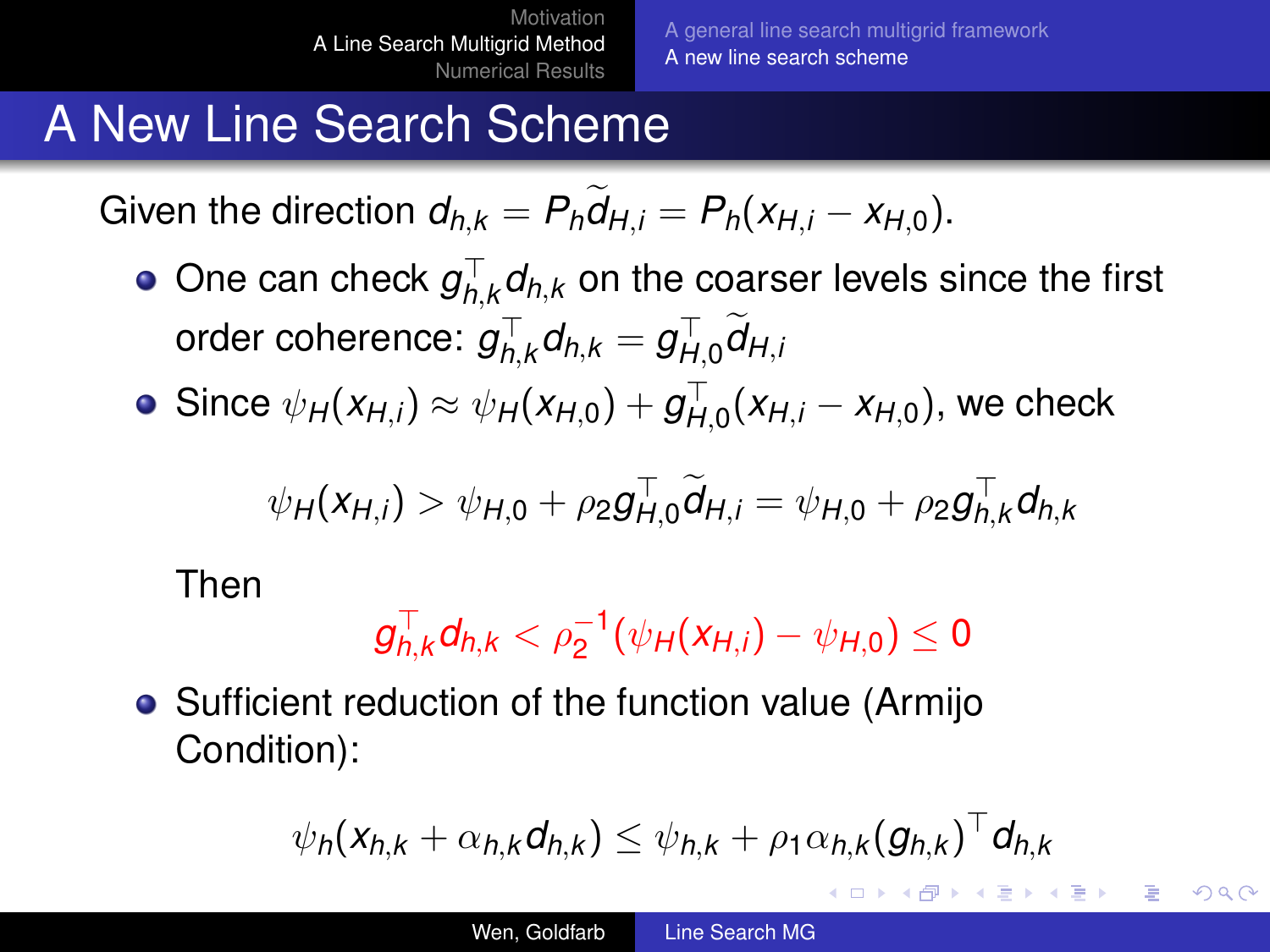[A general line search multigrid framework](#page-8-0) [A new line search scheme](#page-15-0)

イロト イ押 トイヨ トイヨ トーヨー

 $2990$ 

## A New Line Search Scheme

Line search conditions on the coarser level

$$
(A) \qquad \psi_h(x_{h,k} + \alpha_{h,k}d_{h,k}) \leq \psi_{h,k} + \rho_1 \alpha_{h,k} (g_{h,k})^{\top} d_{h,k}.
$$
  

$$
(B) \qquad \psi_h(x_{h,k} + \alpha_{h,k}d_{h,k}) > \psi_{h,0} + \rho_2 g_{h,0}^{\top}(x_{h,k} + \alpha_{h,k}d_{h,k} - x_{h,0})
$$

• Condition (B) is similar to the Goldstein rule if  $k = 0$  and  $\rho_2 = 1 - \rho_1$ .

#### Algorithm

*Backtracking Line Search*

Step 1. Given  $\alpha_\rho>0, 0<\rho_1<\frac{1}{2}$  and  $1-\rho_1\leq\rho_2\leq1$ . Let  $\alpha^{(0)}=\alpha_\rho.$  Set  $l=0.$ <br>Step 2. If  $(h=$  N and condition (A) is satisfied) or if  $(h<$  N and both conditions (A) and (B) are satisfied),

RETURN  $\alpha_{h,k} = \alpha^{(l)}$ .

Step 3. Set  $\alpha^{(l+1)} = \tau \alpha^{(l)}$ , where  $\tau \in (0, 1)$ . Set  $l = l + 1$  and go to Step 2.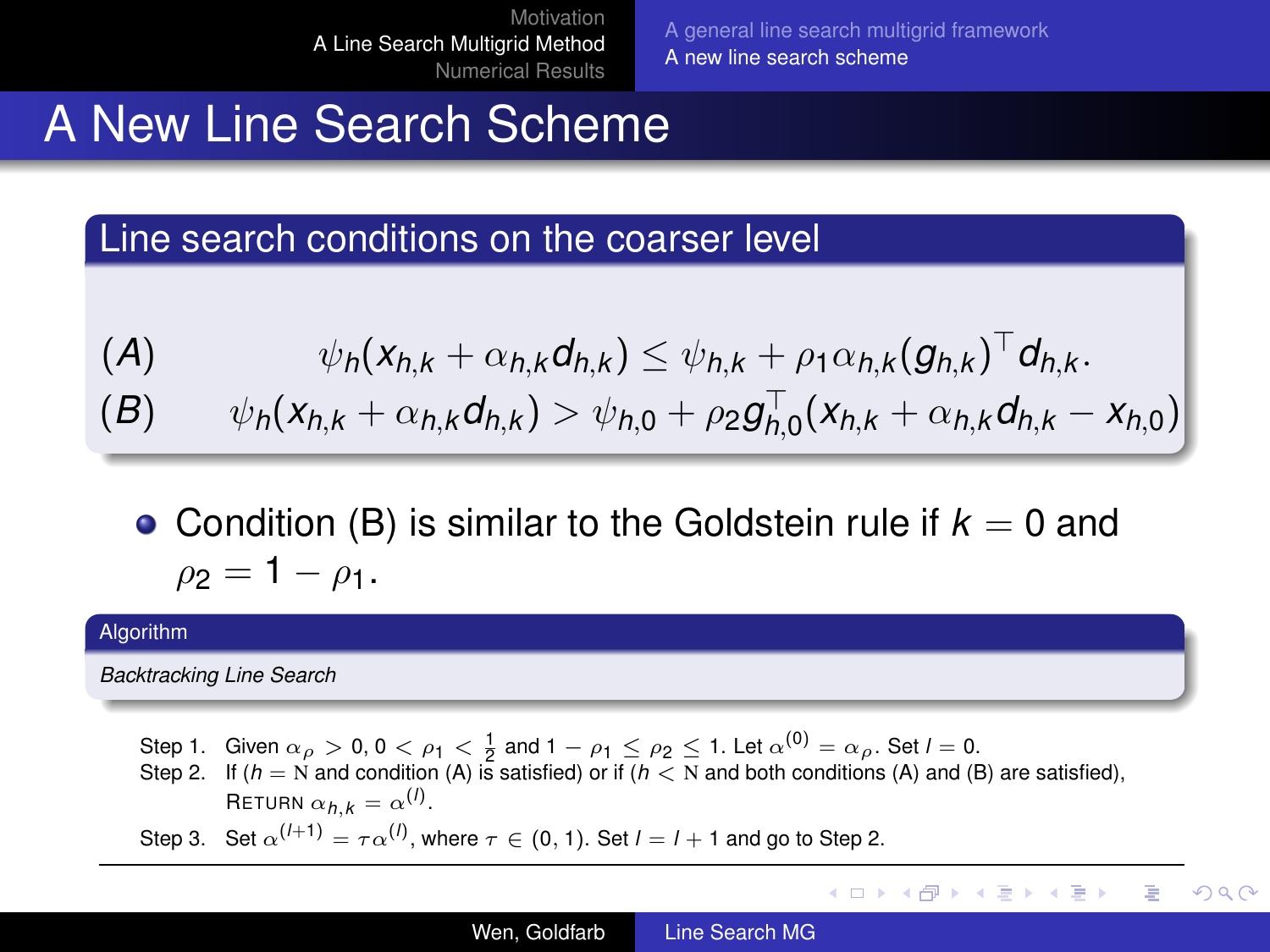[A general line search multigrid framework](#page-8-0) [A new line search scheme](#page-15-0)

**K ロ ⊁ K 個 ≯ K ミ ⊁** 

 $2Q$ 

# Existence of the step size

- The first step size  $\alpha_{h0}$  always exists!
- Suppose  $\alpha_{h,i}$  for  $i=0,\cdots,k$  exist, then  $\alpha_{h,k+1}$  also exists.
	- Define  $\phi_{h,k} := \psi_{h,0} + \rho_2 g_{h,0}^{\top}(x_{h,k} x_{h,0}).$
	- $\psi_{h,k} > \psi_{h,0} + \rho_2 g_{h,0}^{\top} (x_{h,k-1} + \alpha_{h,k-1} d_{h,k-1} x_{h,0}) = \phi_{h,k}$
	- Condition (B):  $\psi_h(x_{h,k} + \alpha_{h,k}d_{h,k}) > \phi_{h,k} + \rho_2 \alpha_{h,k}g_{h,0}^{\top}d_{h,k}$



• Exit MG if the step size is too small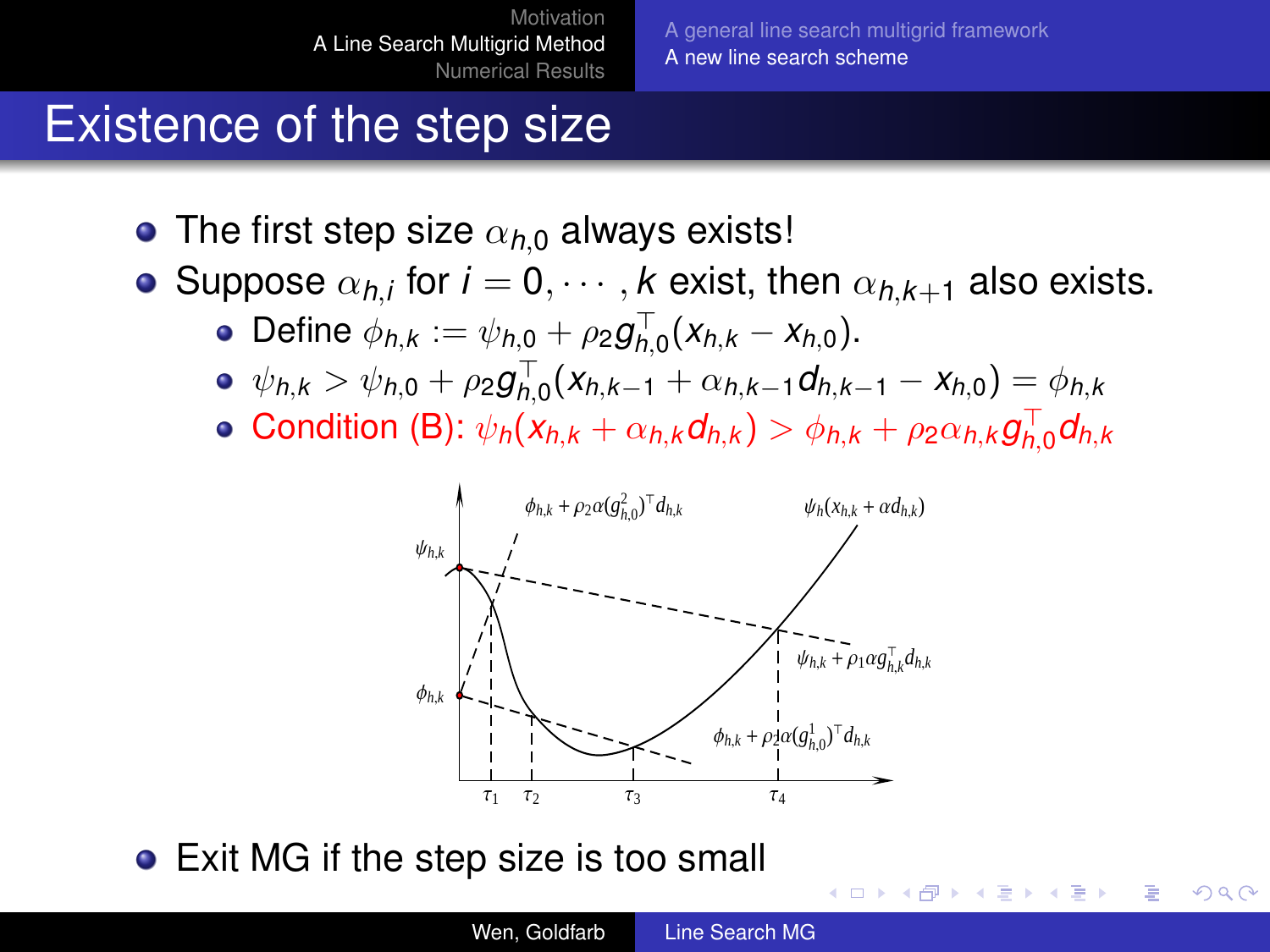イロト イ押 トイヨ トイヨ トー

÷.  $QQ$ 

# Choice of direct search direction

We require that a direct search satisfy

### Direct Search Condition

$$
\|d_{h,k}\| \leq \beta_{\mathcal{T}}\|g_{h,k}\| \text{ and } - (d_{h,k})^{\top}g_{h,k} \geq \eta_{\mathcal{T}}\|g_{h,k}\|^2.
$$

The following directions satisfy the condition (convex)

- Steepest descent direction  $d_{hk} = -g_{hk}$ .
- Exact Newton's direction  $d_{h,k} = -G^{-1}_{h,k}$  $\overline{h}$ , $\overline{k}$ g $h$ , $k$  .
- Inexact Newton's direction generated by the conjugate gradient method.

Other possible choices:

- Inexact Newton's direction generated by the linear multigrid method
- Limited-memory BFGS direction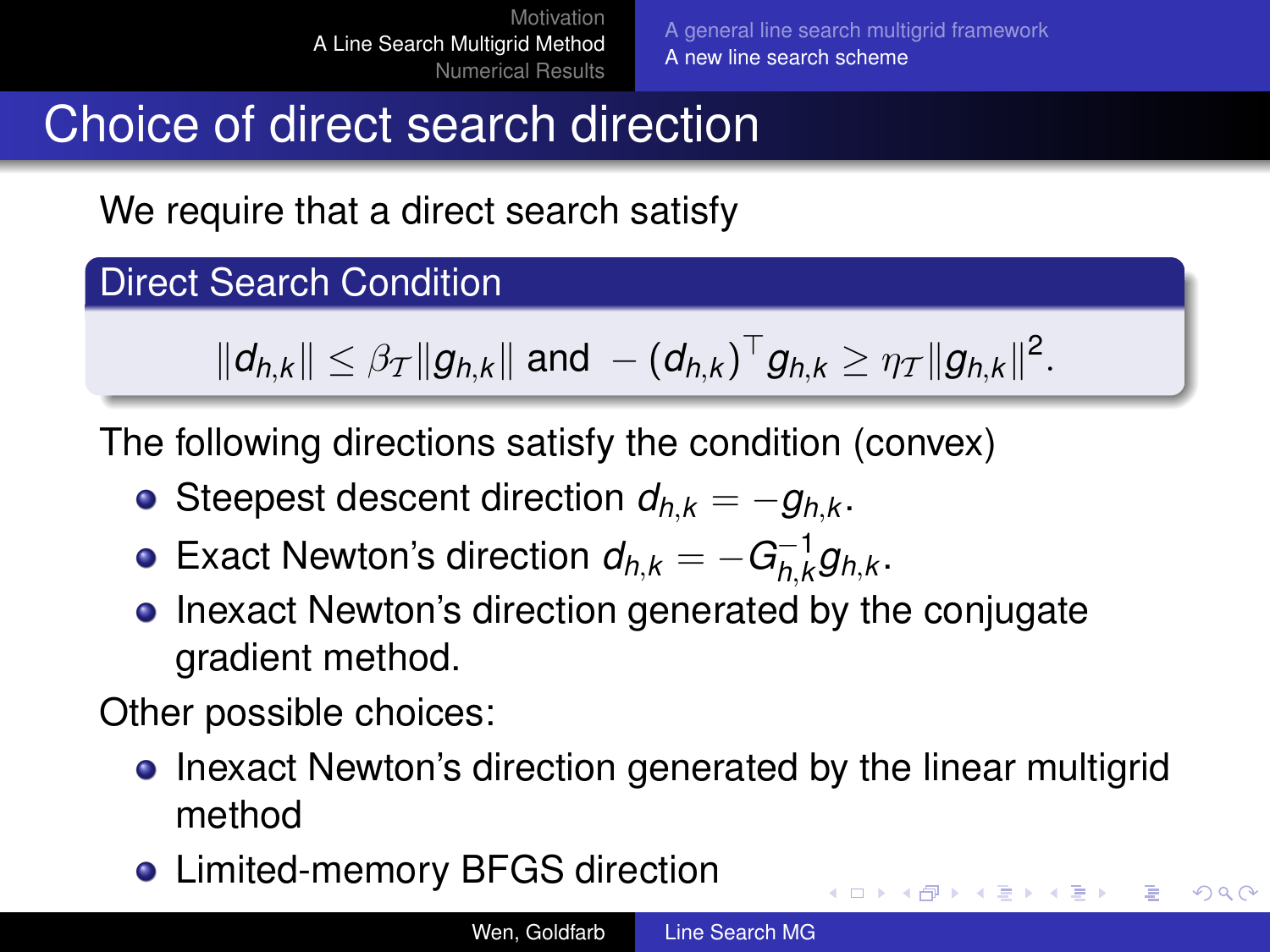[A general line search multigrid framework](#page-8-0) [A new line search scheme](#page-15-0)

# The Algorithm

#### **Algorithm**

 $x_h = MGLS(h, x_{h,0}, \tilde{g}_{h,0})$ 

- Step 1. Given  $\kappa > 0$ ,  $\epsilon_h > 0$  and  $\xi > 0$  and an integer *K*.
- Step 2. IF  $h < N$ , compute  $v_h = \nabla f_{h,0} \tilde{g}_{h,0}$ , set  $g_{h,0} = \tilde{g}_{h,0}$ ; ELSE set  $v_h = 0$  and compute  $g_{h,0} = \nabla f_{h,0}$ .
- Step 3. For  $k = 0, 1, 2, \cdots$ 
	- 3.1. IF  $\|g_{h,k}\| \leq \epsilon_h$  or IF  $h \leq N$  and  $k \geq K$ ,  $\mathsf{RETURN}$  solution  $x_{h,k}$  ;
	- 3.2. IF  $h = N_0$  or  $||R_h g_{h,k}|| < \kappa ||g_{h,k}||$  or  $||R_h g_{h,k}|| < \epsilon_h$

*-Direct Search Direction Computation.*

Compute a descent search direction  $d_h$ ,  $\mu$  on the current level.

#### ELSE

*-Recursive Search Direction Computation.*

Call *xh*−1,*i*<sup>∗</sup> = *MGLS*(*h* − 1, *Rhxh*,*<sup>k</sup>* , *Rhgh*,*<sup>k</sup>* ) to return a solution (or approximate solution) *<sup>x</sup>h*−1,*i*<sup>∗</sup> of "min*xh*−<sup>1</sup> ψ*h*−<sup>1</sup> (*xh*−<sup>1</sup> )".

イロト イ押 トイヨ トイヨト

ミー  $2Q$ 

 $\text{Compute } d_{h,k} = P_h d_{h-1,i^*} = P_h(x_{h-1,i^*} - R_h x_{h,k}).$ 

- 3.3. Call the backtracking line search Algorithm to obtain a step size  $\alpha_{h,k}$ .
- 3.4. Set  $x_{h,k+1} = x_{h,k} + \alpha_{h,k} d_{h,k}.$  IF  $\alpha_{h,k} \leq \xi$  and  $h < N$ , RETURN solution  $x_{h,k+1}.$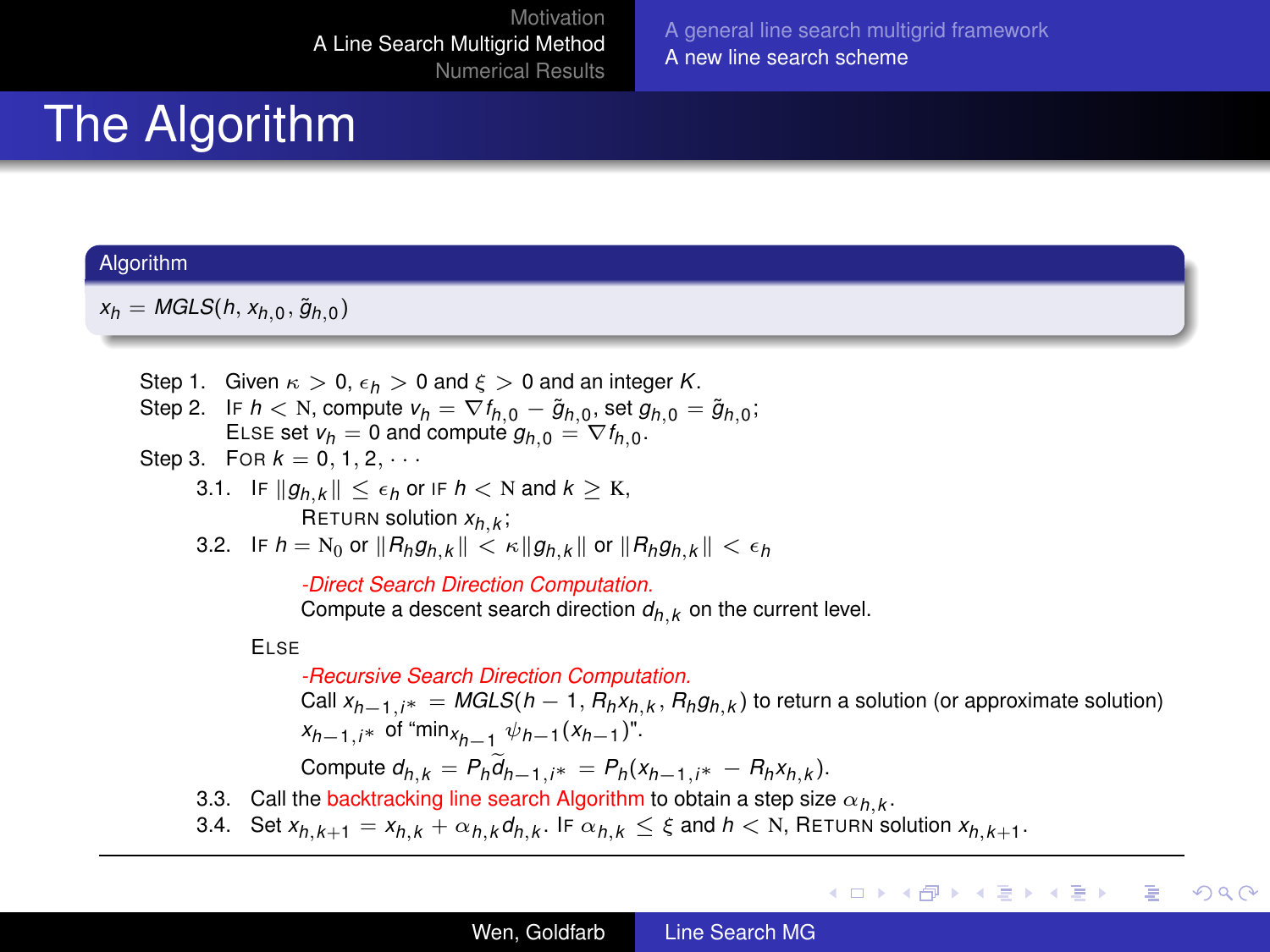イロト イ押 トイヨ トイヨ トーヨー

 $QQ$ 

# Convergence for Convex functions

Let  $\rho_2 = 1$ . Assume  $f_h(x)$  is twice continuously differentiable and uniformly convex. Suppose the "direct search" Condition is satisfied by all direct search steps.

- **1** The step size  $\alpha_{h,k}$  is bounded below by a constant.
- $P$  −*d* $^{\top}_{h,k}$ *g*<sub>h,k</sub>  $\geq$   $\eta_h$ ∥*g*<sub>h,k</sub>∥<sup>2</sup> and cos( $\theta_{h,k}$ )  $\geq$   $\delta_h$ , where  $\theta_{h,k}$  is the angle between  $d_{hk}$  and  $-q_{hk}$ .
- 3  $\{x_{N,k}\}$  converges to the unique minimizer  $\{x_N^*\}$  of  $f_N(x_N)$ .
- <sup>4</sup> The rate of convergence is at least R-linear.
- **5** For any  $\epsilon > 0$ , after at most  $\tau = \frac{\log((f_N(x_{N,0}) f_N(x_N^*))/\epsilon)}{\log(1/\epsilon)}$ log(1/*c*) iterations, where  $0 < c = 1 - \frac{\chi \alpha^* \eta_N}{2} < 1$ , we have  $f_N(x_{N,k}) - f_N(x_N^*) \leq \epsilon.$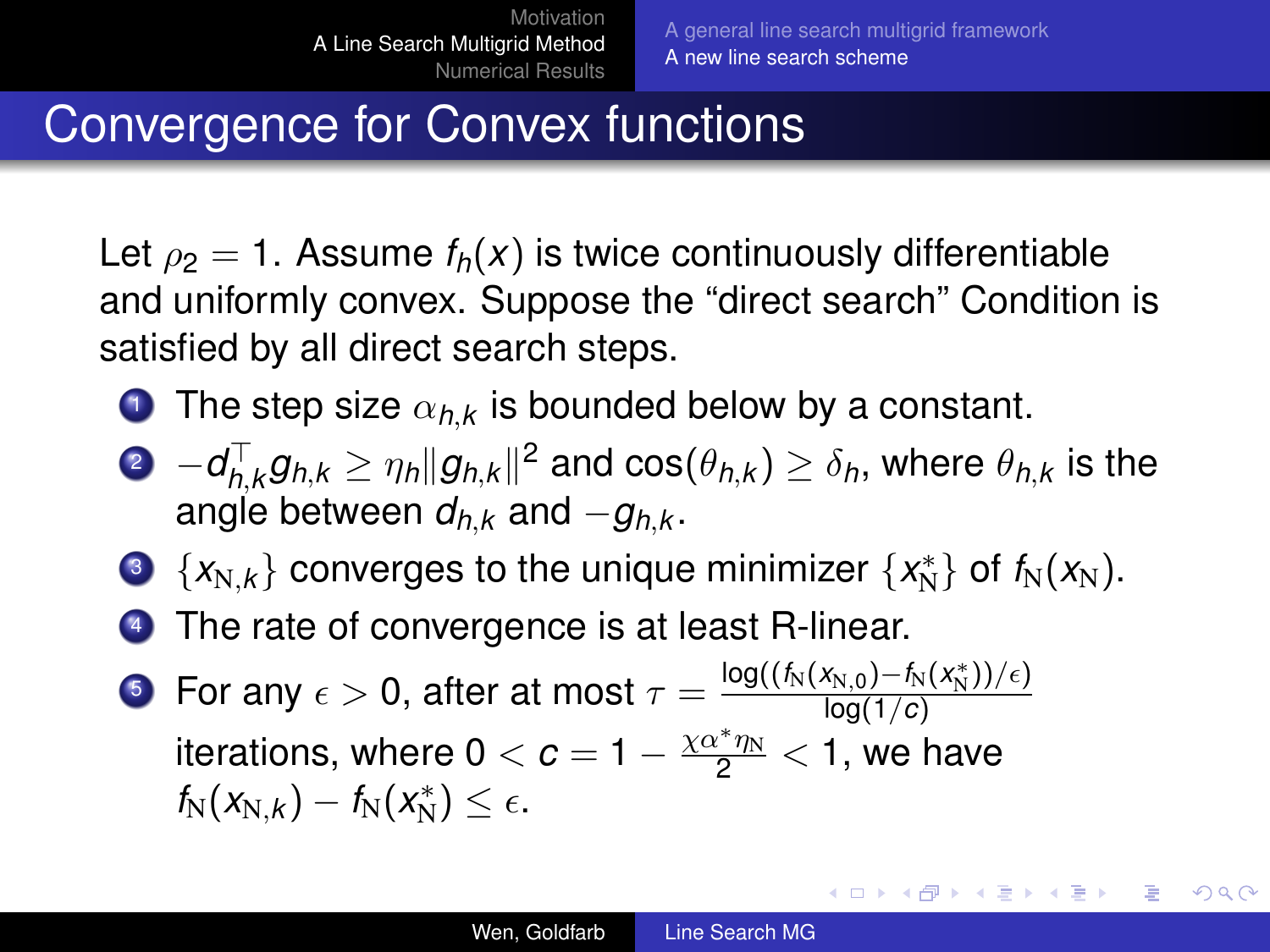イロト イ押 トイヨ トイヨ トー

<span id="page-21-0"></span>÷.  $QQ$ 

## Convergence for general nonconvex functions

Let  $1 - \rho_1 \leq \rho_2 < 1$ . Assume all direct search direction  $d_{h,k}$ satisfy the "direct search" condition; the level set

$$
\mathcal{D}_h = \{x_h : \psi_h(x_h) \leq \psi_h(x_{h,0})\}
$$

is bounded; the objective function  $\psi_h$  is continuously differentiable and the gradient ∇ψ*<sup>h</sup>* is Lipschitz continuous.

- **1** The step size and the directional derivative of the first iteration of each minimization sequence on the coarser levels can be bounded from below by the norm of gradient raised to some finite power
- 2 At the uppermost level  $\lim_{k\to\infty}||\nabla f_N(x_{N,k})|| = 0.$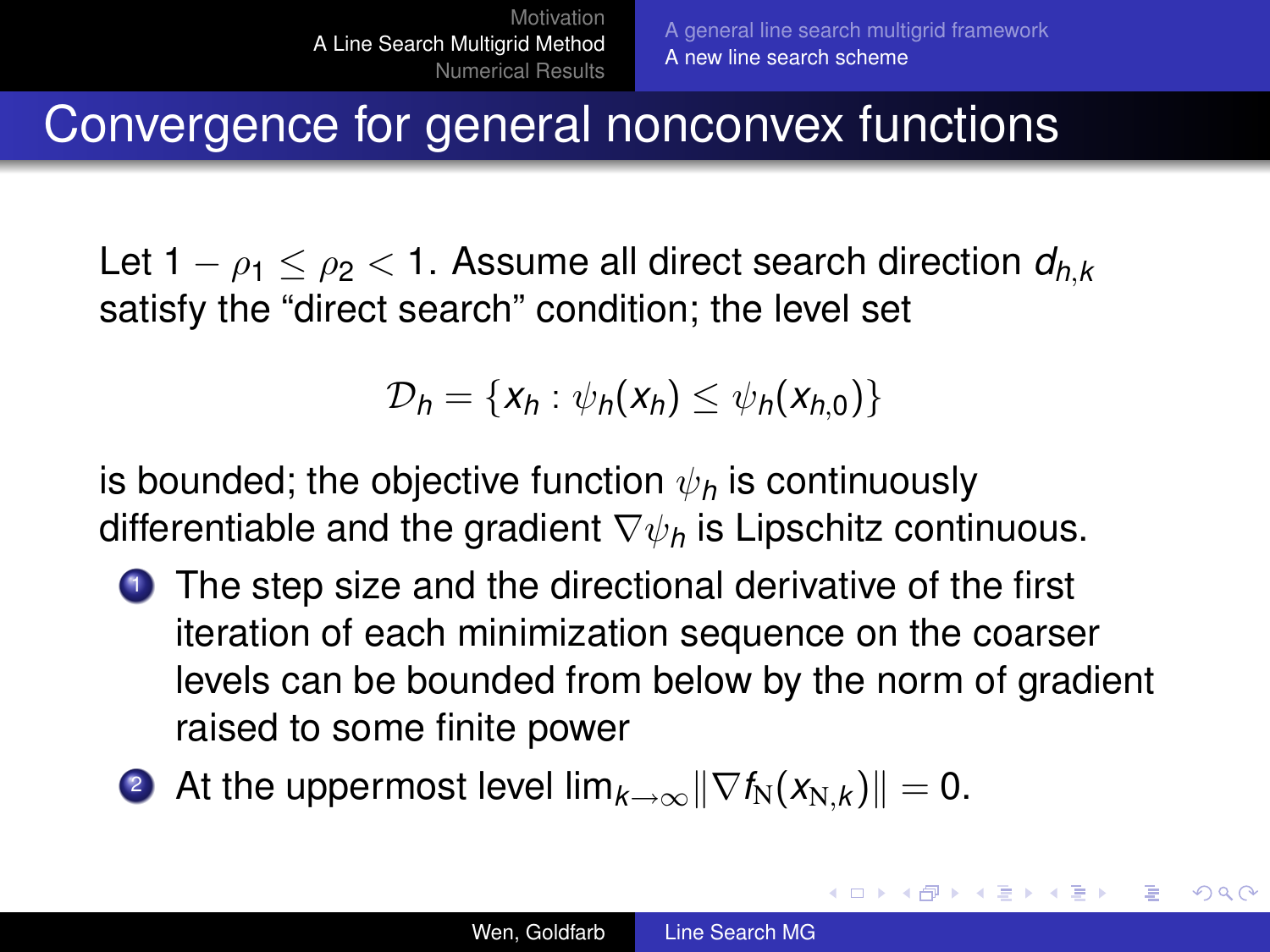[Implementation Issues](#page-22-0) [Test Examples](#page-23-0)

# Implementation Issues

- Discretization of the problems
- Choices of the direct search direction
- Prolongation and Restriction operator
- Full multigrid method



Sharing information on different minimization sequences

<span id="page-22-0"></span>
$$
\mathcal{P}^{(l)}: \quad \min \psi^{(l)}_h(x_h) = f_h(x_h) - (\mathbf{v}^{(l)}_h)^\top x_h,
$$
\n
$$
\mathcal{P}^{(l+1)}: \quad \min \psi^{(l+1)}_h(x_h) = f_h(x_h)_{\leftarrow}^\top (\mathbf{v}^{(l+1)}_{h_{\mathbb{F}}^\top})_{\mathbb{F}}^\top x_{h_{\mathbb{F}}^\top} \quad \text{and}
$$
\n
$$
\text{We, Goldtab} \quad \text{Line Search MG}
$$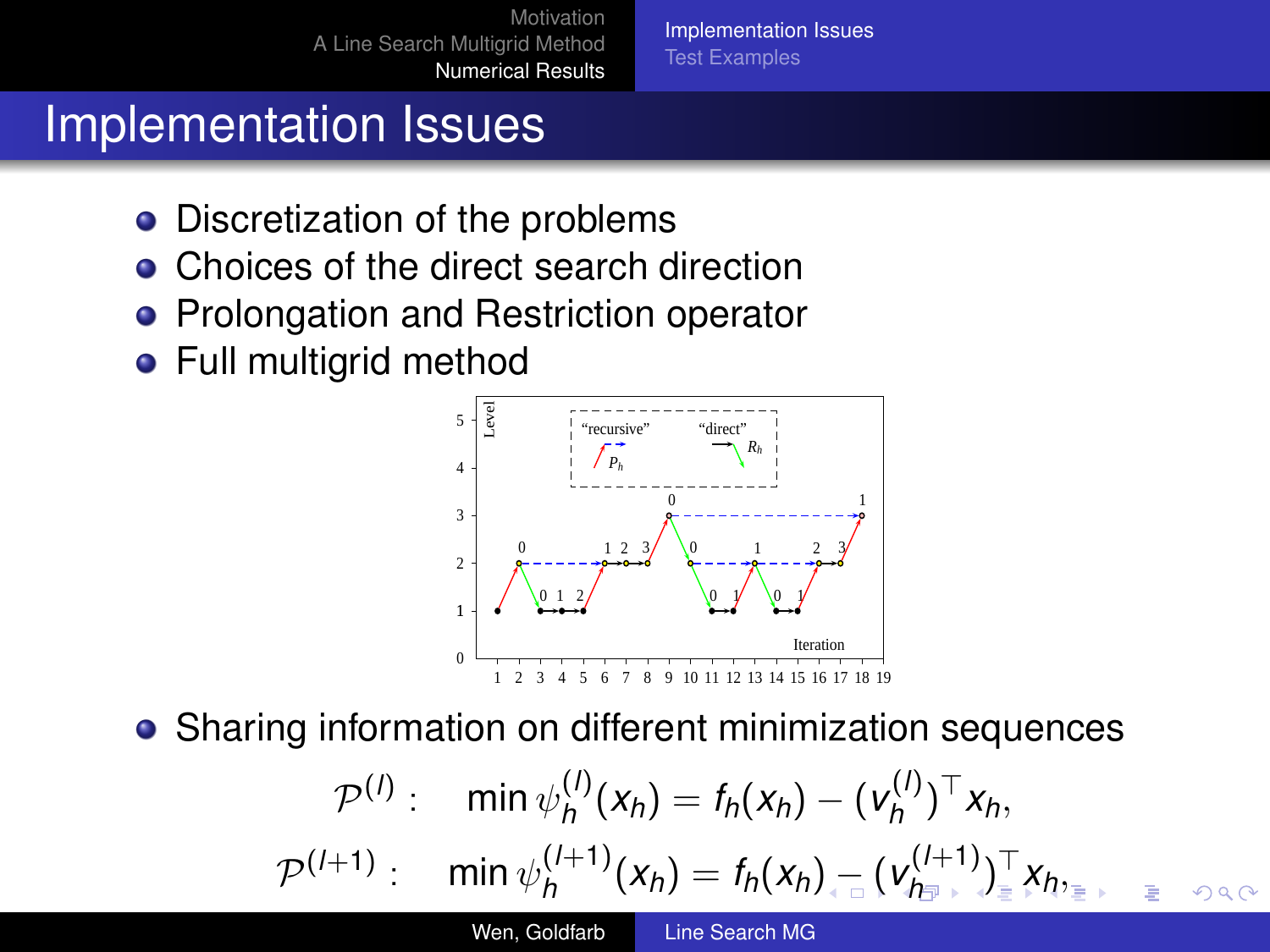# Test Examples

We compared the following three algorithms:

- <sup>1</sup> The standard L-BFGS method, denoted by "L-BFGS".
- <sup>2</sup> The mesh refinement technique, denoted by "MRLS".
- <sup>3</sup> The full multigrid Algorithm with one "smoothing" step, denoted by "FMLS".

Implementation detail:

- The problems are discretized by finite difference.
- The initial point in the "FMLS" Algorithm is taken to be the zero vector. For the "MGLS" Algorithm , we set

$$
\kappa=10^{-4}, \epsilon_h=10^{-5}/5^{N-h}, K=100, \rho_1=10^{-3}, \rho_2=1-\rho_1.
$$

• The number of gradient and step difference pairs stored by the L-BFGS method was set to 5.  $\left\{ \begin{array}{ccc} 1 & 0 & 0 \\ 0 & 1 & 0 \end{array} \right.$ 

<span id="page-23-0"></span> $290$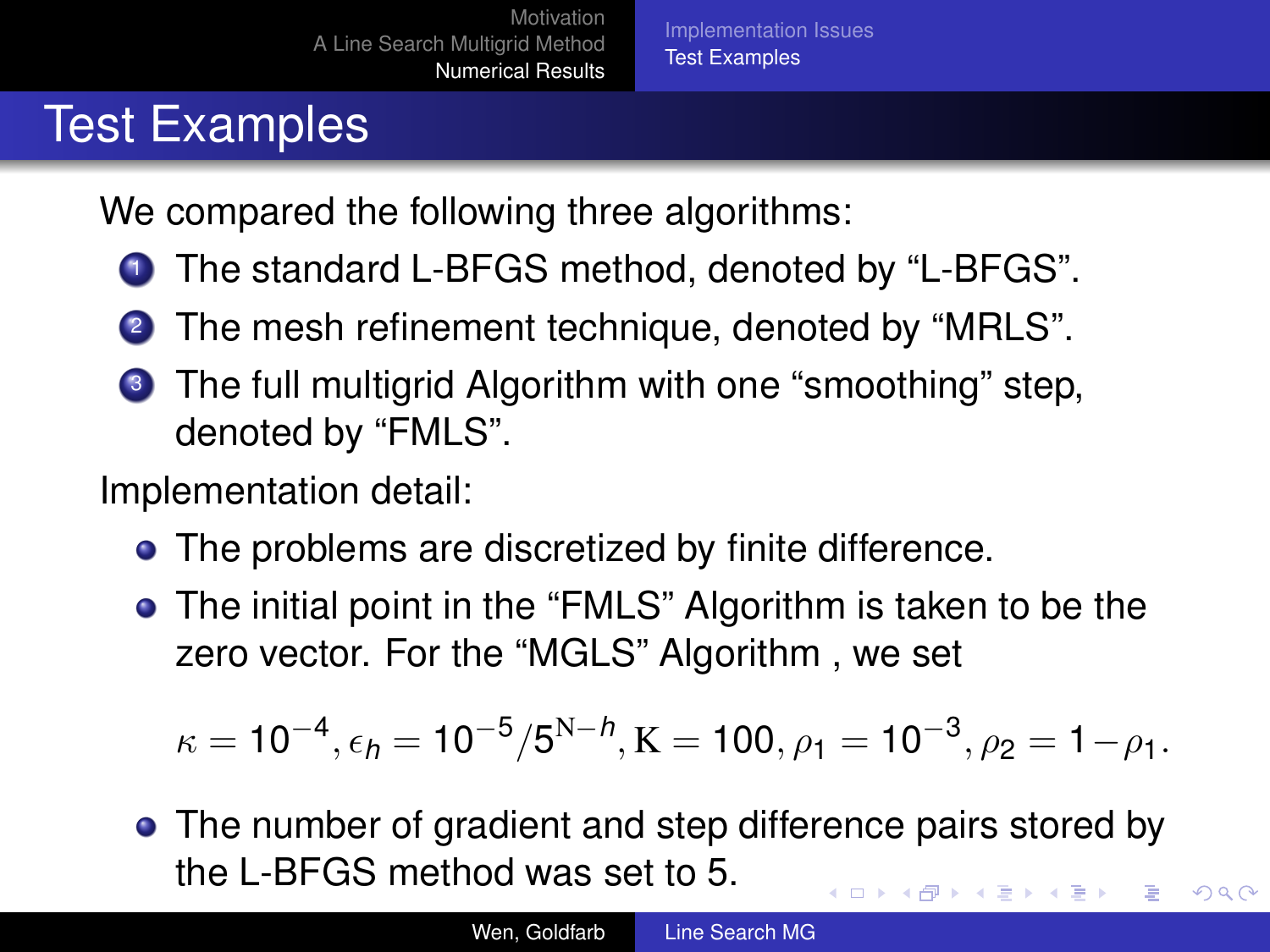[Implementation Issues](#page-22-0) [Test Examples](#page-23-0)

## Minimal Surface Problem

Consider the minimal surface problem

$$
\begin{aligned}\n\min \quad f(u) &= \int_{\Omega} \sqrt{1 + \|\nabla u(x)\|^2} \, \mathrm{d}x \\
\text{s.t.} \quad u(x) &\in K = \{u \in H^1(\Omega) : u(x) = u^1_{\Omega}(x) \text{ for } x \in \partial\Omega\},\n\end{aligned}
$$

where  $\Omega = [0, 1] \times [0, 1]$  and

$$
u_{\Omega}(x) = \begin{cases} y(1-y), & x = 0, 1, \\ x(1-x), & y = 0, 1. \end{cases}
$$

 $(1 - 4)$   $(1 - 4)$   $(1 - 4)$   $(1 - 4)$   $(1 - 4)$   $(1 - 4)$   $(1 - 4)$   $(1 - 4)$   $(1 - 4)$   $(1 - 4)$   $(1 - 4)$   $(1 - 4)$   $(1 - 4)$   $(1 - 4)$   $(1 - 4)$   $(1 - 4)$   $(1 - 4)$   $(1 - 4)$   $(1 - 4)$   $(1 - 4)$   $(1 - 4)$   $(1 - 4)$   $(1 - 4)$   $(1 - 4)$   $(1 -$ 

重。  $2990$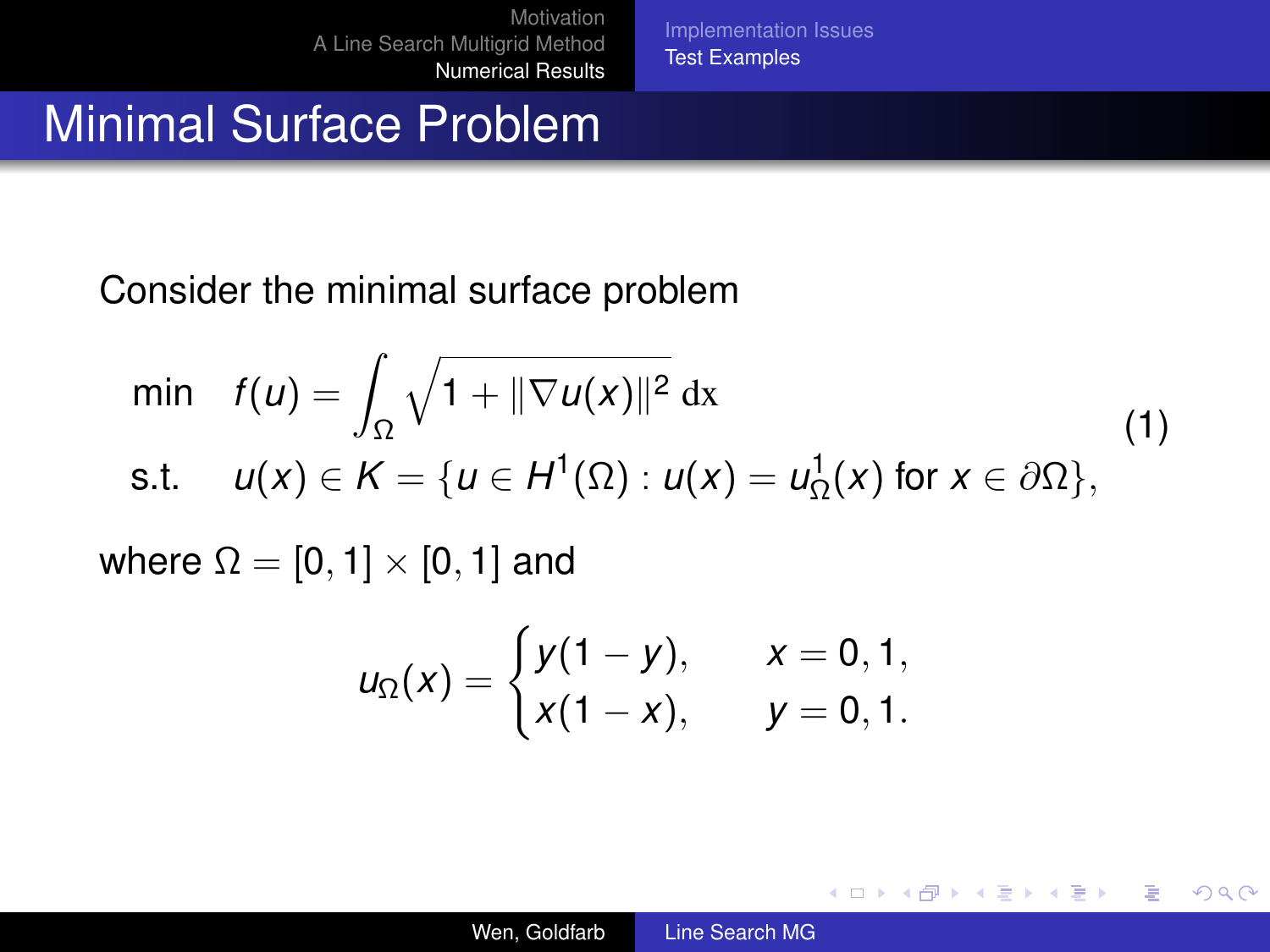[Implementation Issues](#page-22-0) [Test Examples](#page-23-0)

## Minimal Surface Problem

#### Table: Summary of computational costs

|               | L-BFGS       |     |     |     |    |     |               |              |             |          |    |    |                 |  |
|---------------|--------------|-----|-----|-----|----|-----|---------------|--------------|-------------|----------|----|----|-----------------|--|
|               |              | n   | nls | nfe |    | nge | $  g_N^*  _2$ |              |             | CPU      |    |    |                 |  |
|               |              | 8   | 820 | 837 |    | 821 |               | 7.614301e-06 |             | 169.0924 |    |    |                 |  |
|               | <b>FMLS</b>  |     |     |     |    |     |               |              | <b>MRLS</b> |          |    |    |                 |  |
|               | 3            |     | 5   |     | 6  |     | 8             | 3            |             |          | 6  |    | 8               |  |
| nls           | 268          | 150 | 96  |     | 61 | 22  | 10            | 17           | 26          | 45       | 66 | 88 | 25              |  |
| nfe           | 355          | 236 | 140 |     | 80 | 28  | 12            | 20           | 27          | 47       | 71 | 91 | $\overline{26}$ |  |
| nge           | 324          | 181 | 112 |     | 67 | 24  | 11            | 18           | 27          | 46       | 67 | 89 | 26              |  |
| $  g_N^*  _2$ | 7.198984e-06 |     |     |     |    |     |               | 9.031382e-06 |             |          |    |    |                 |  |
| CPU           | 3.913212     |     |     |     |    |     |               | 7.363142     |             |          |    |    |                 |  |

*h* indicates the level; "nls", "nfe" and "nge" denote the total number of line searches, the total number of function evaluations and the total number of gradient evaluations at that level, respectively. We also report the total CPU time measured in seconds and the accuracy attained, which is measured by the Euclidean-norm  $\|g^*_{\rm N}\|_2$  of the gradient at the final iteration.

イロメ イ押 メイヨメ イヨメ

B

 $2Q$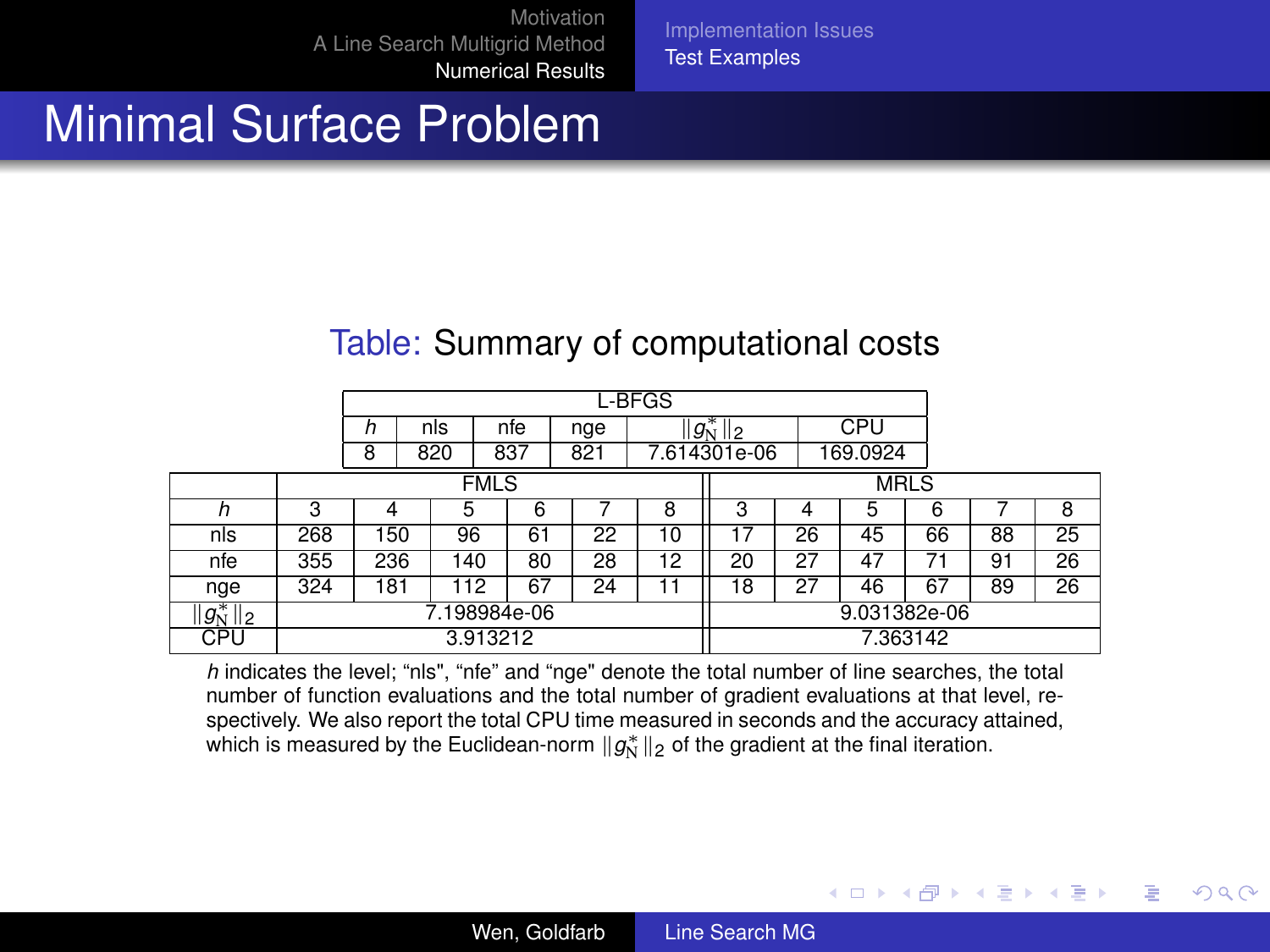[Implementation Issues](#page-22-0) [Test Examples](#page-23-0)

## Minimal Surface Problem

#### Figure: Iteration history of the "FMLS" method



イロメ 不優 トメ ヨ メ ス ヨ メー

重

 $2990$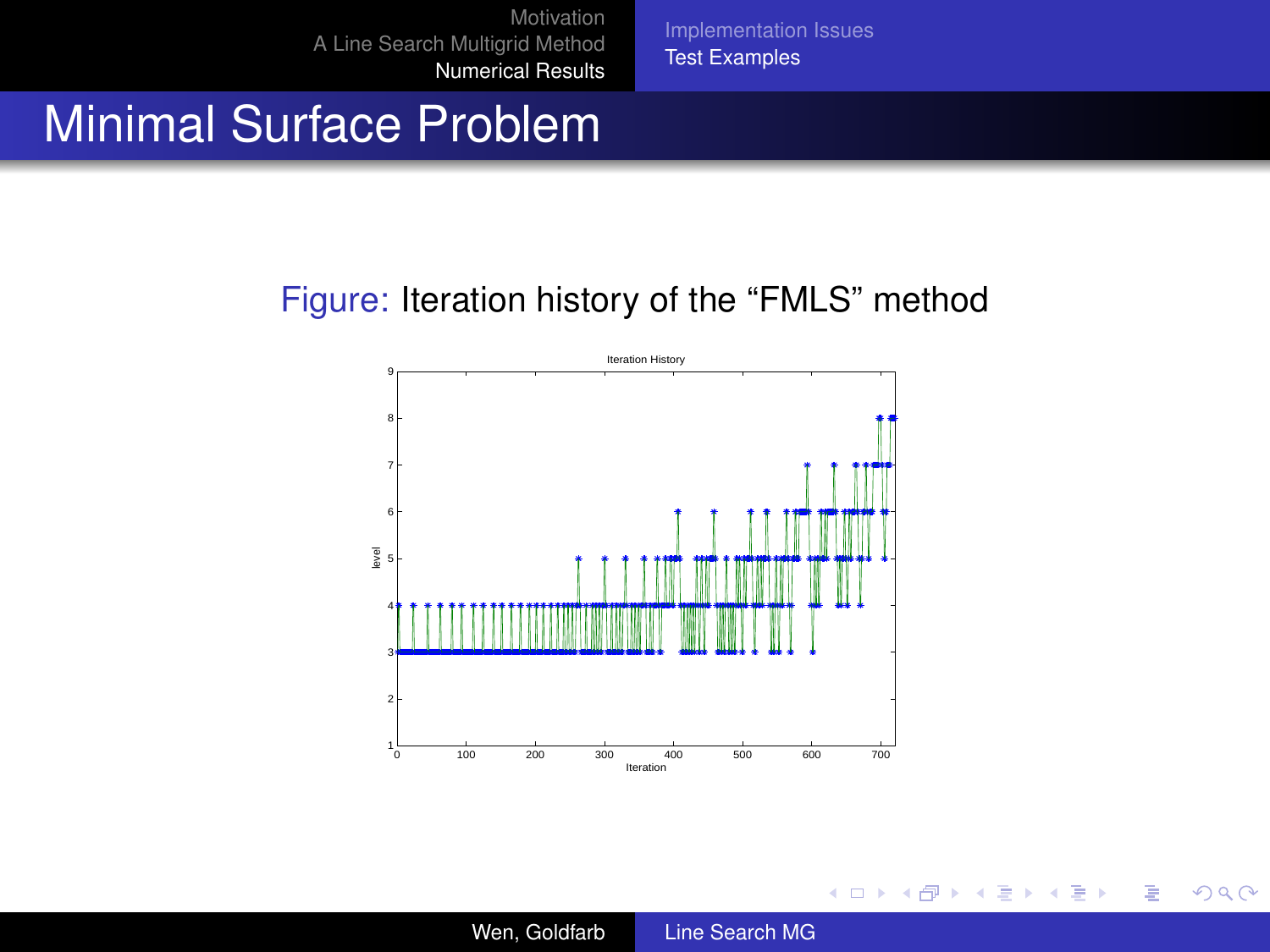[Implementation Issues](#page-22-0) [Test Examples](#page-23-0)

# Nonlinear PDE

Consider the nonlinear PDE:

$$
-\Delta u + \lambda u e^{u} = f \quad \text{in} \quad \Omega,
$$
  
\n
$$
u = 0 \quad \text{on} \quad \partial \Omega,
$$
 (2)

イロメ イ押メ イヨメ イヨメー

÷.  $QQ$ 

where  $\lambda = 10$ ,  $\Omega = [0, 1] \times [0, 1]$  and

$$
f = \left(9\pi^2 + \lambda e^{((x^2 - x^3)\sin(3\pi y))}(x^2 - x^3) + 6x - 2\right)\sin(3\pi y),
$$

and the exact solution is  $u = (x^2 - x^3) \sin(3\pi y)$ . The corresponding variational problem is

$$
\min \mathcal{F}(u) = \int_{\Omega} \frac{1}{2} |\nabla u|^2 - \lambda (u e^u - e^u) - \text{f} u \, dx.
$$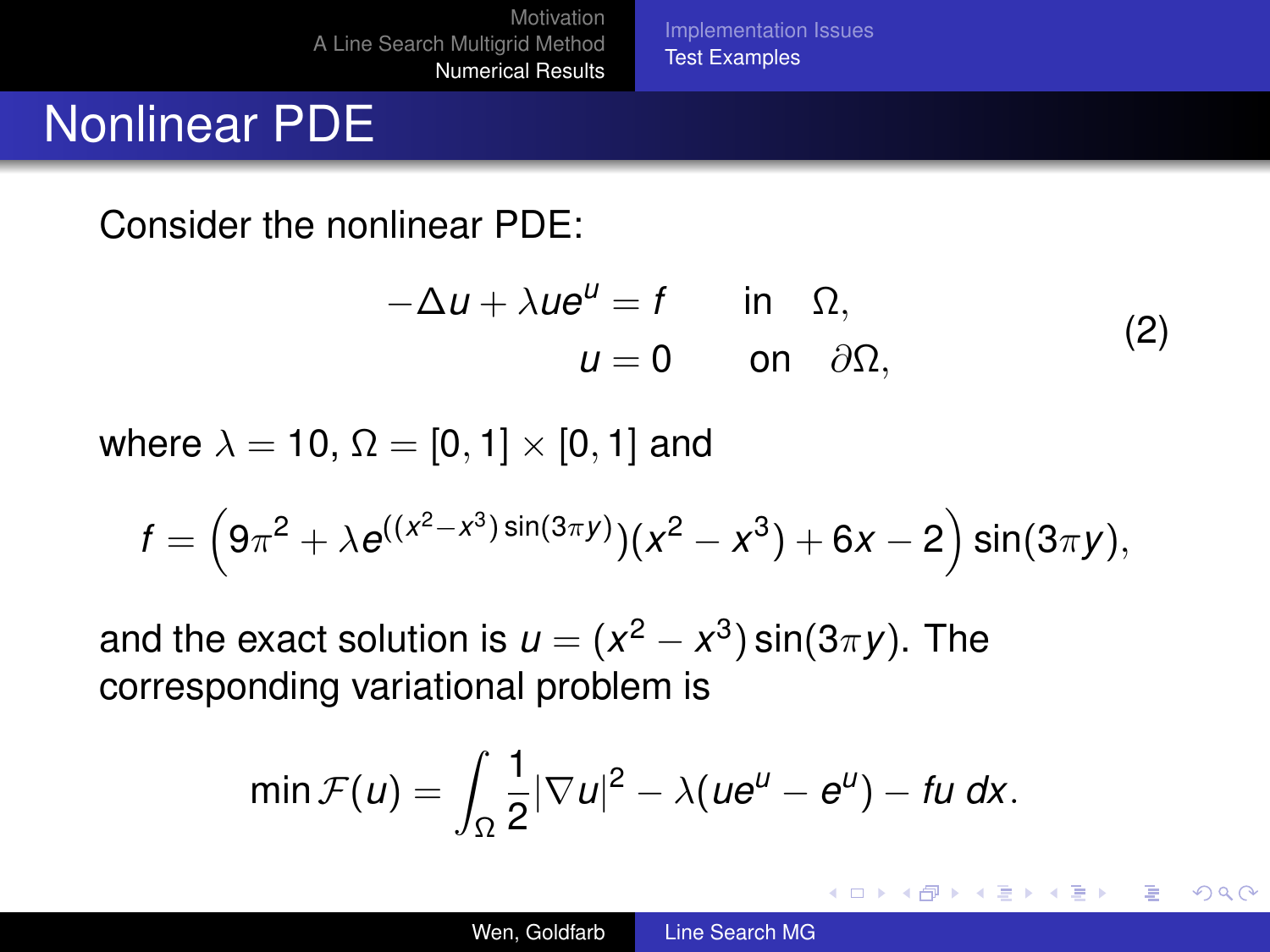Nonlinear PDE

#### Table: Summary of computational costs

[Implementation Issues](#page-22-0) [Test Examples](#page-23-0)

|               | L-BFGS       |     |           |             |     |     |             |                     |    |         |    |    |    |  |
|---------------|--------------|-----|-----------|-------------|-----|-----|-------------|---------------------|----|---------|----|----|----|--|
|               |              | h   | nls       |             | nfe | nge |             | $  g^*_{\rm N}  _2$ |    | CPU     |    |    |    |  |
|               |              | 8   | 431       |             | 463 | 432 |             | 8.858409e-06        |    | 56.4617 |    |    |    |  |
|               |              |     |           | <b>FMLS</b> |     |     | <b>MRLS</b> |                     |    |         |    |    |    |  |
| h             | 3            | 4   |           | 5           | 6   |     | 8           | 3                   | 4  | 5       | 6  |    | 8  |  |
| nls           | 182          |     | 50<br>101 |             | 28  | 13  | 8           | 16                  | 27 | 49      | 58 | 69 | 59 |  |
| nfe           | 234          | 144 |           | 73          | 41  | 18  |             | 20                  | 31 | 53      | 61 | 75 | 60 |  |
| nge           | 208          | 114 |           | 56          | 32  | 15  | 9           | 17                  | 28 | 50      | 59 | 70 | 60 |  |
| $  g_N^*  _2$ | 5.190493e-06 |     |           |             |     |     |             | 9.401884e-06        |    |         |    |    |    |  |
| CPU           | 3.052931     |     |           |             |     |     |             | 12.225726           |    |         |    |    |    |  |

*h* indicates the level; "nls", "nfe" and "nge" denote the total number of line searches, the total number of function evaluations and the total number of gradient evaluations at that level, respectively. We also report the total CPU time measured in seconds and the accuracy attained, which is measured by the Euclidean-norm  $\|g^*_{\rm N}\|_2$  of the gradient at the final iteration.

イロメ イ押 メイヨメ イヨメ

B

 $2Q$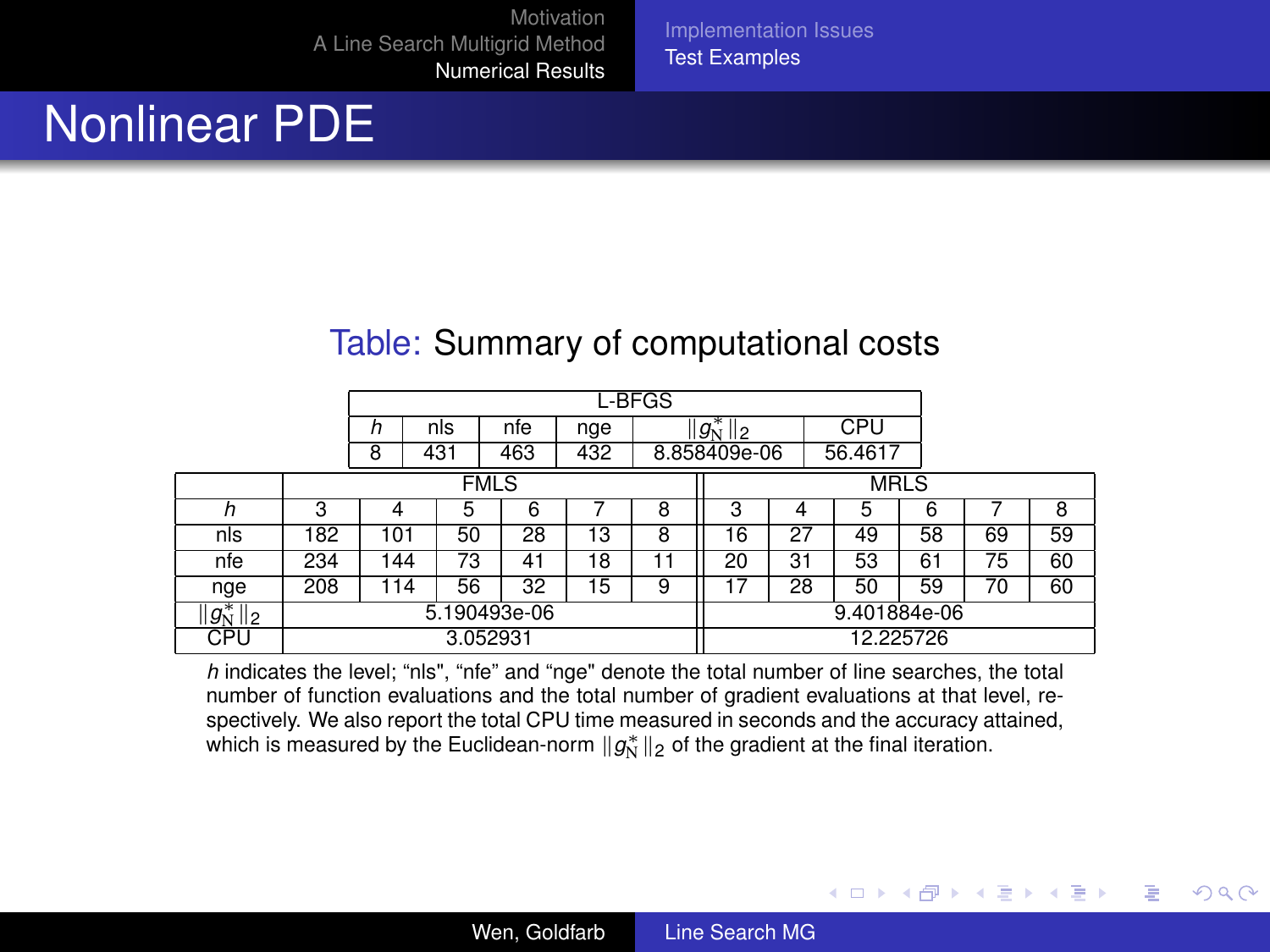# Nonlinear PDE

#### Figure: Iteration history of the "FMLS" method

[Implementation Issues](#page-22-0) [Test Examples](#page-23-0)



 $(1 - 4)$   $(1 - 4)$   $(1 - 4)$   $(1 - 4)$   $(1 - 4)$   $(1 - 4)$   $(1 - 4)$   $(1 - 4)$   $(1 - 4)$   $(1 - 4)$   $(1 - 4)$   $(1 - 4)$   $(1 - 4)$   $(1 - 4)$   $(1 - 4)$   $(1 - 4)$   $(1 - 4)$   $(1 - 4)$   $(1 - 4)$   $(1 - 4)$   $(1 - 4)$   $(1 - 4)$   $(1 - 4)$   $(1 - 4)$   $(1 -$ 

ă.  $2990$